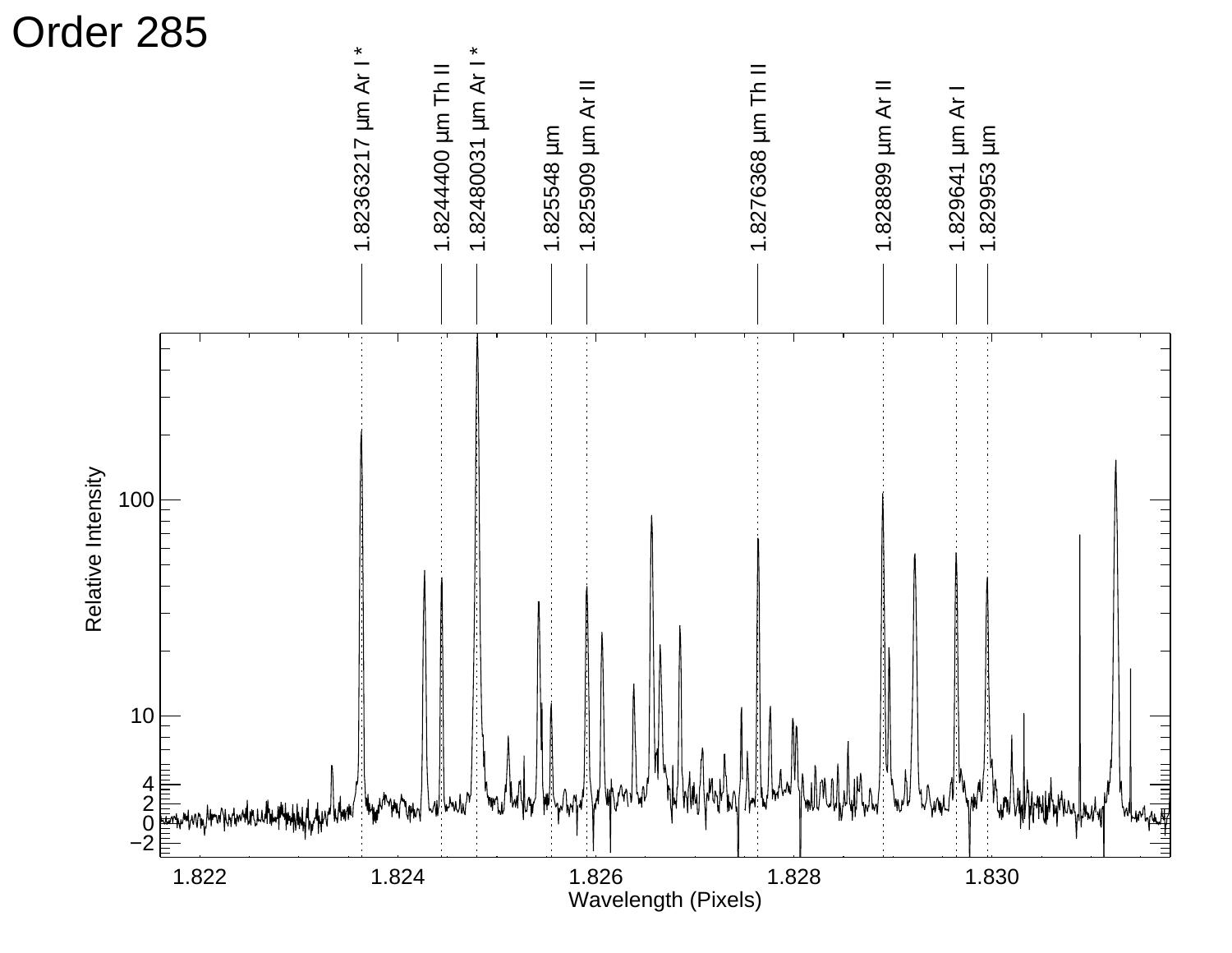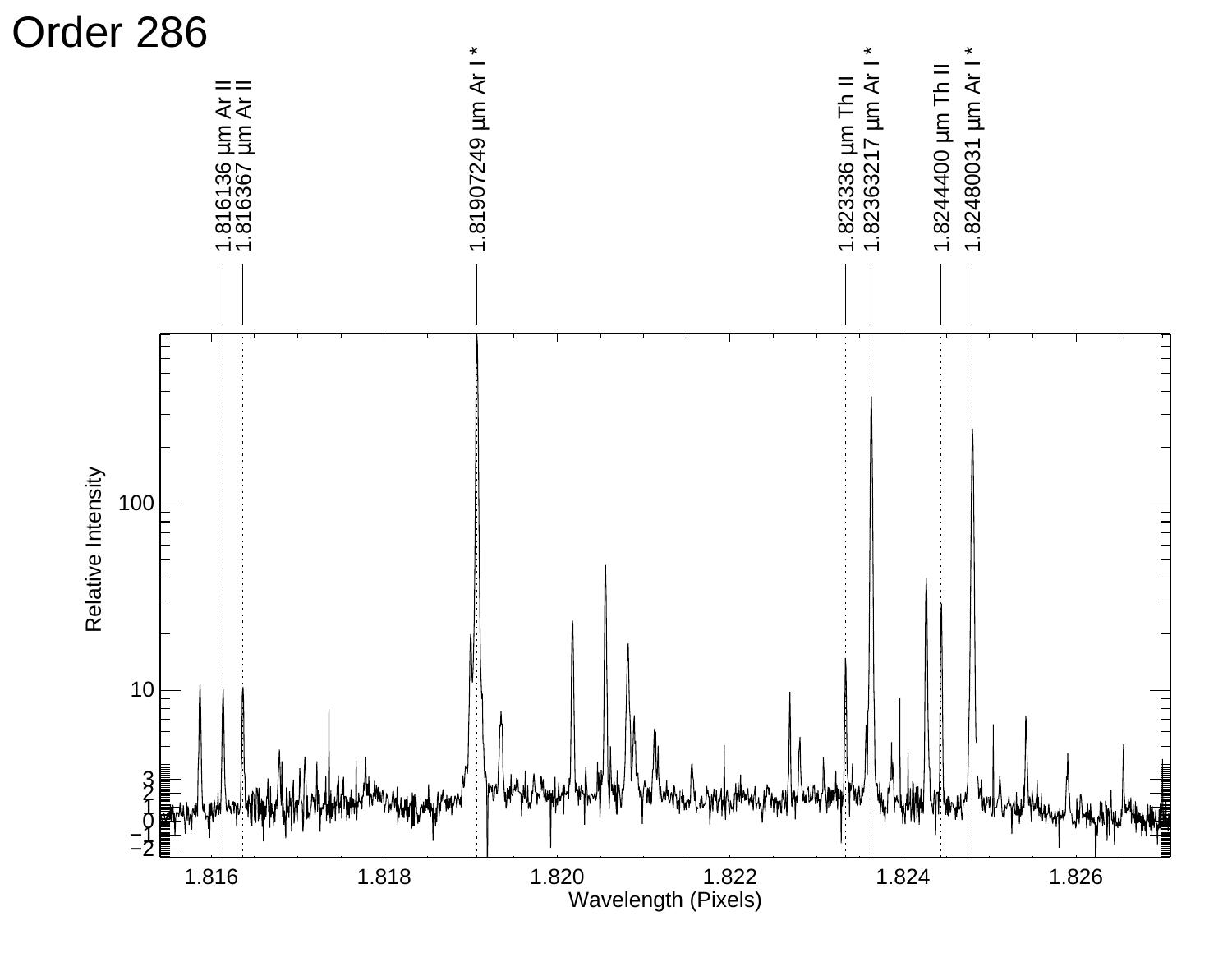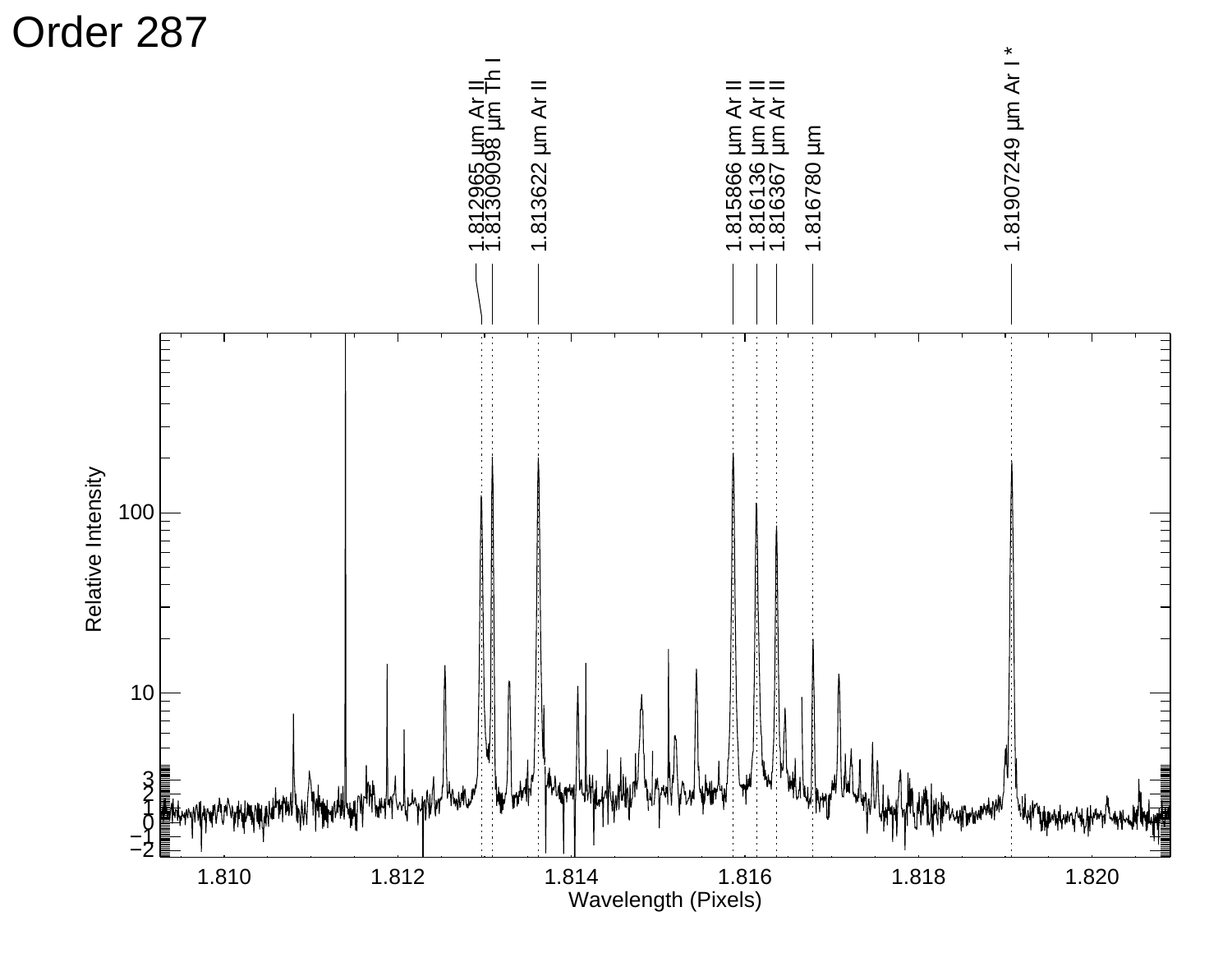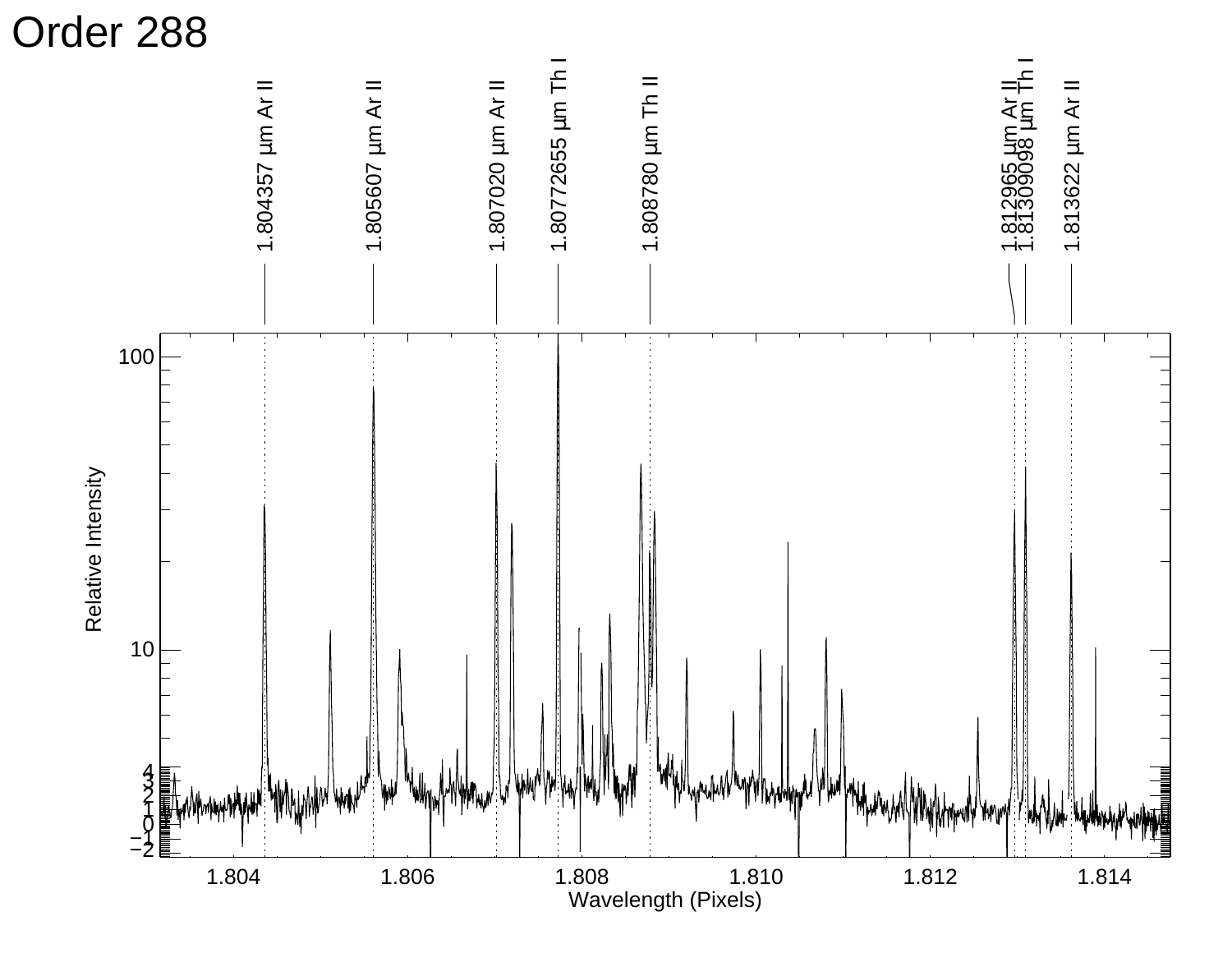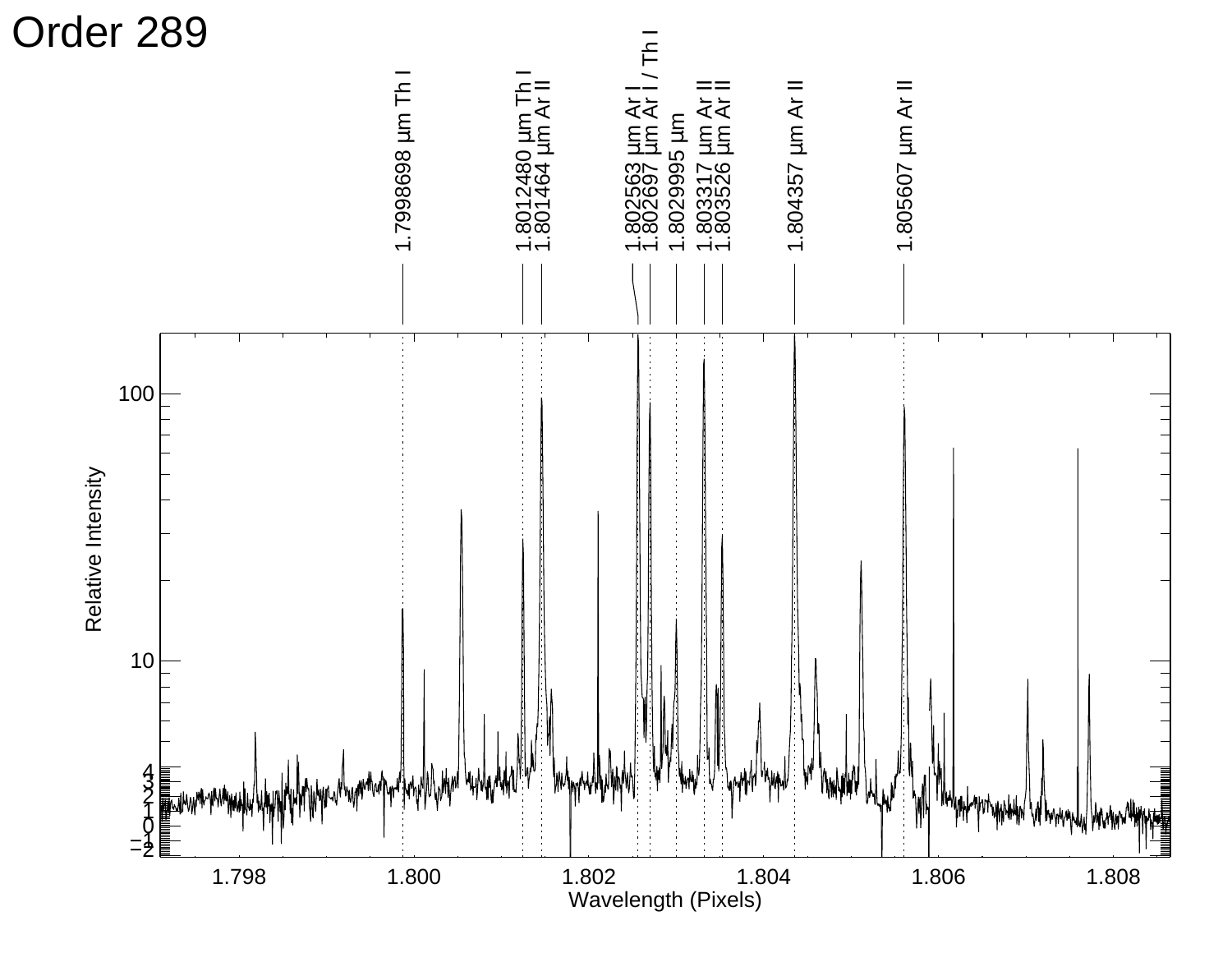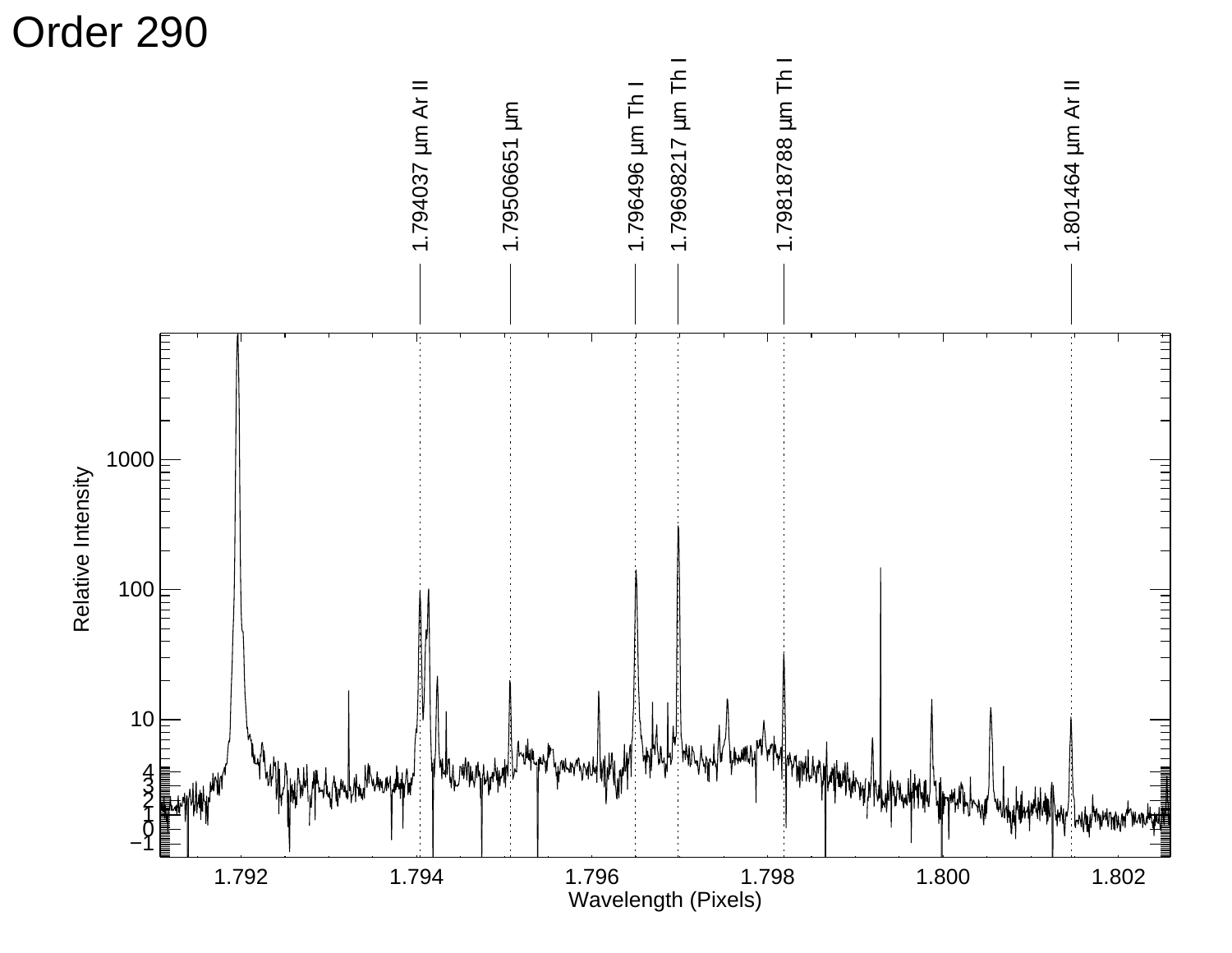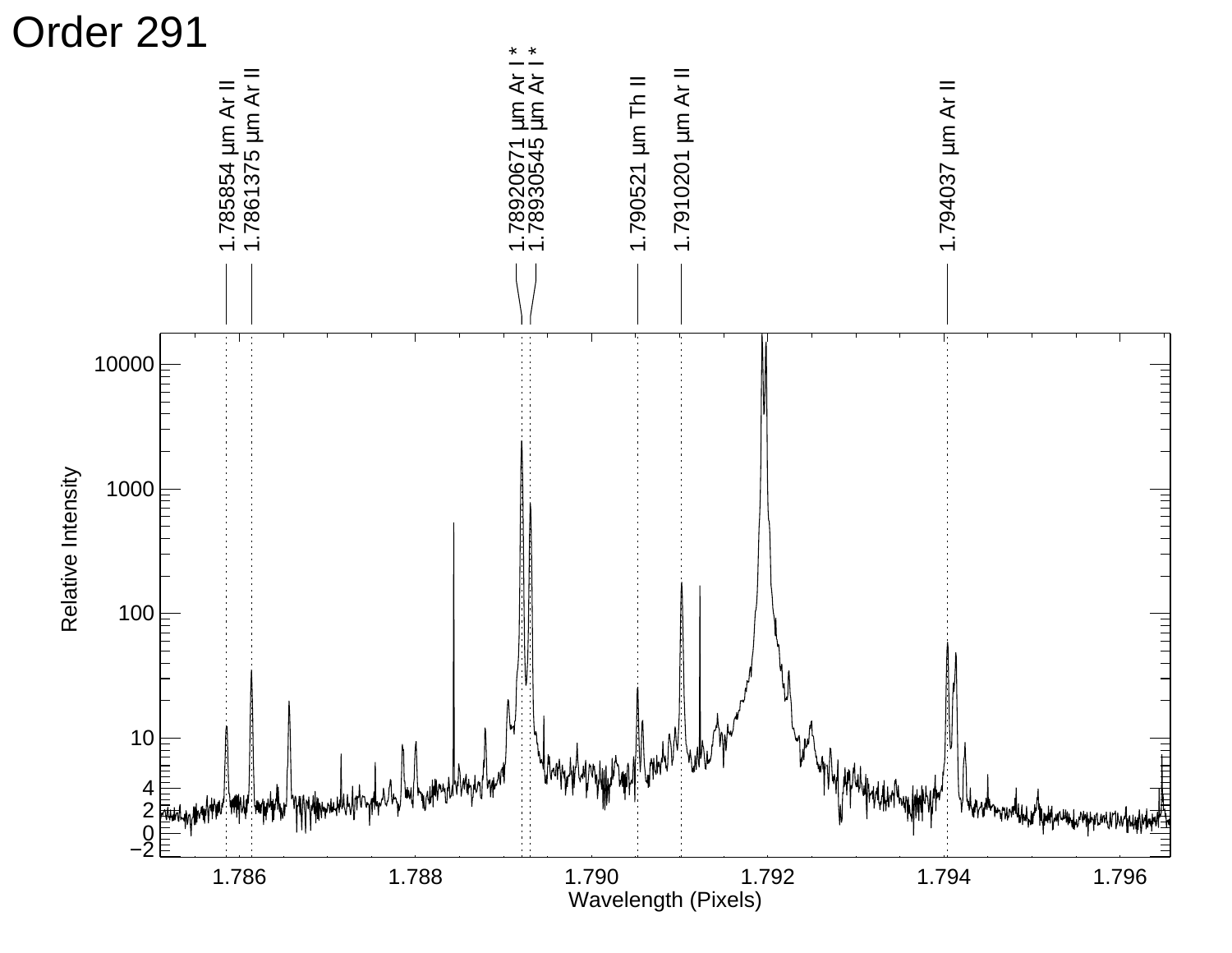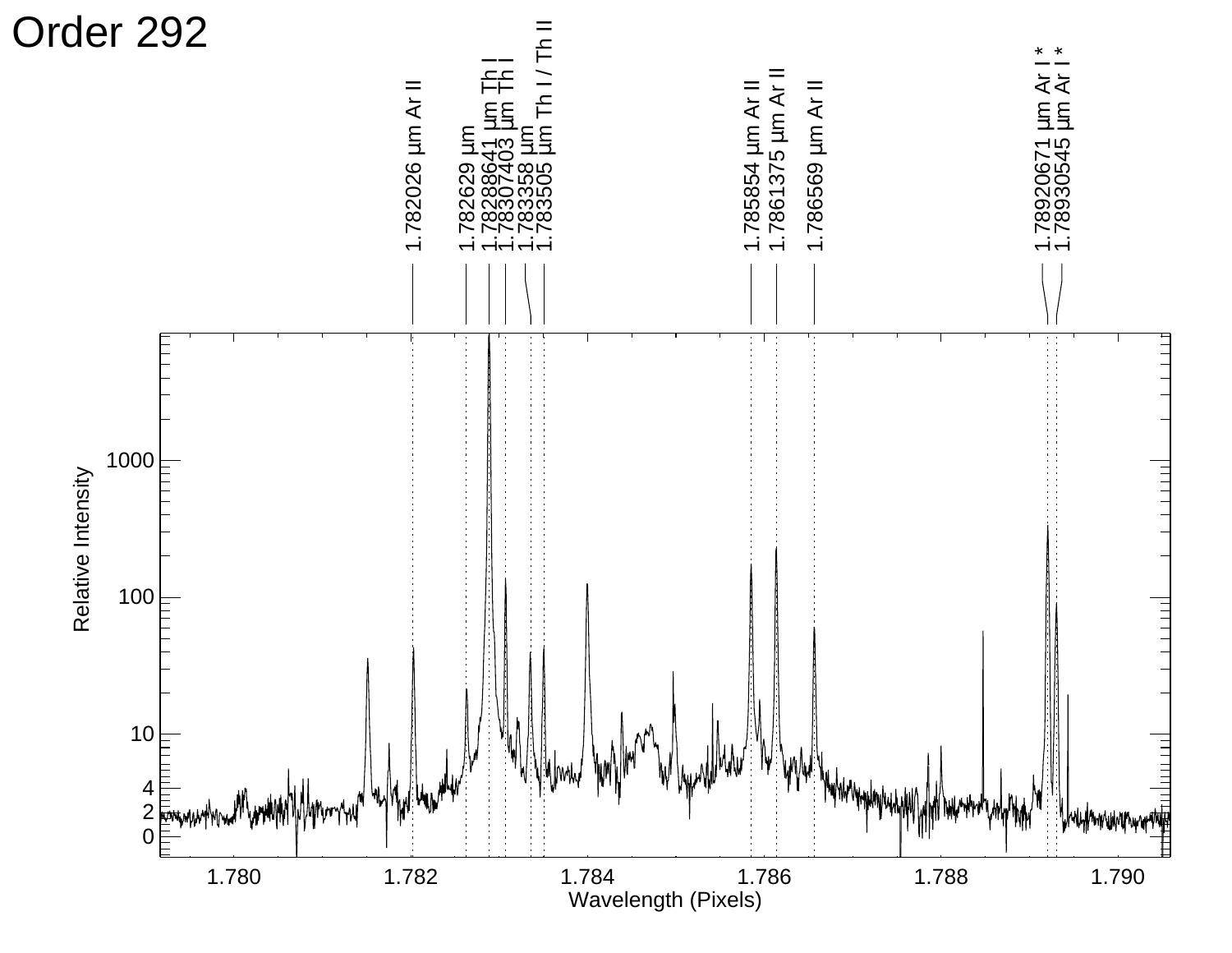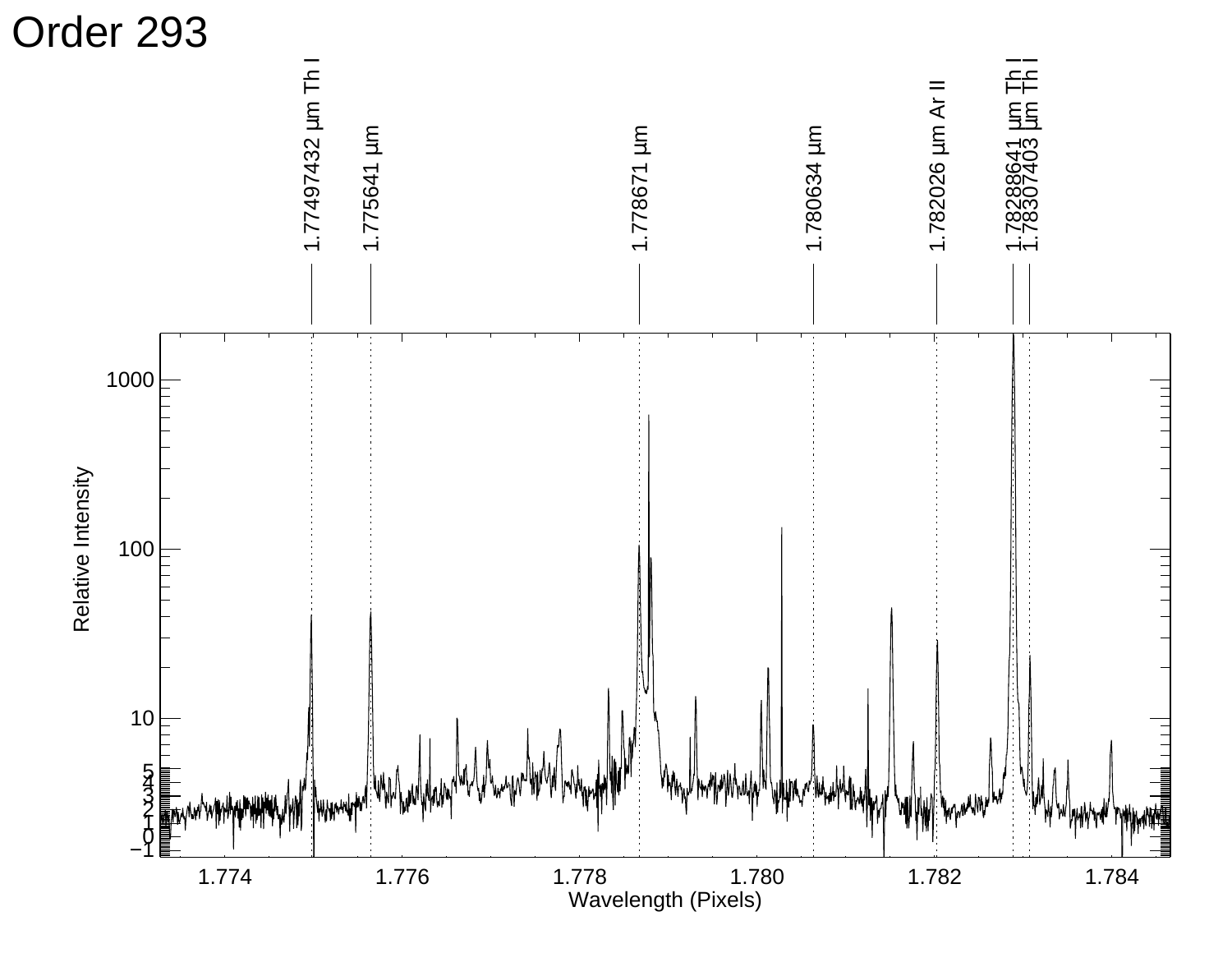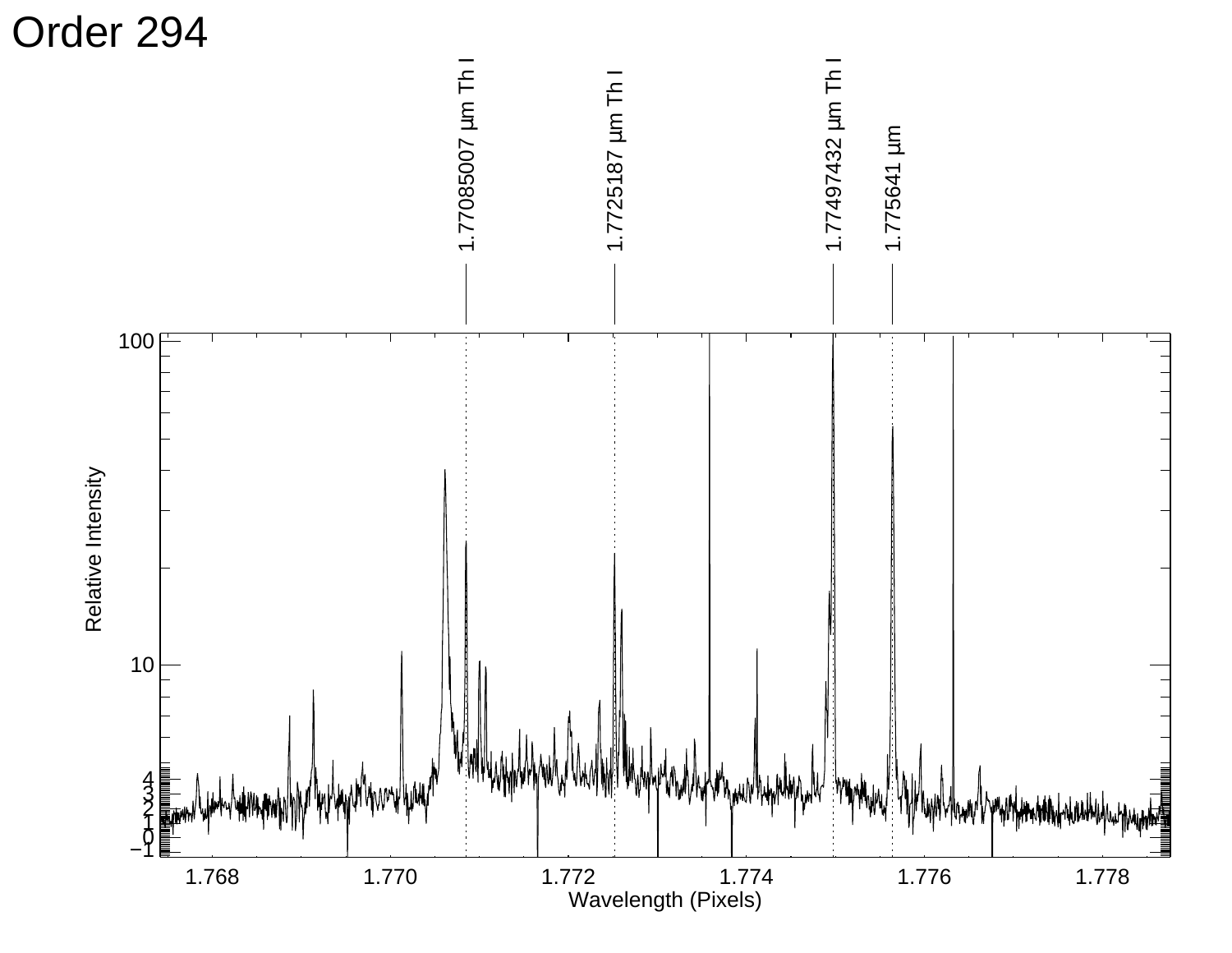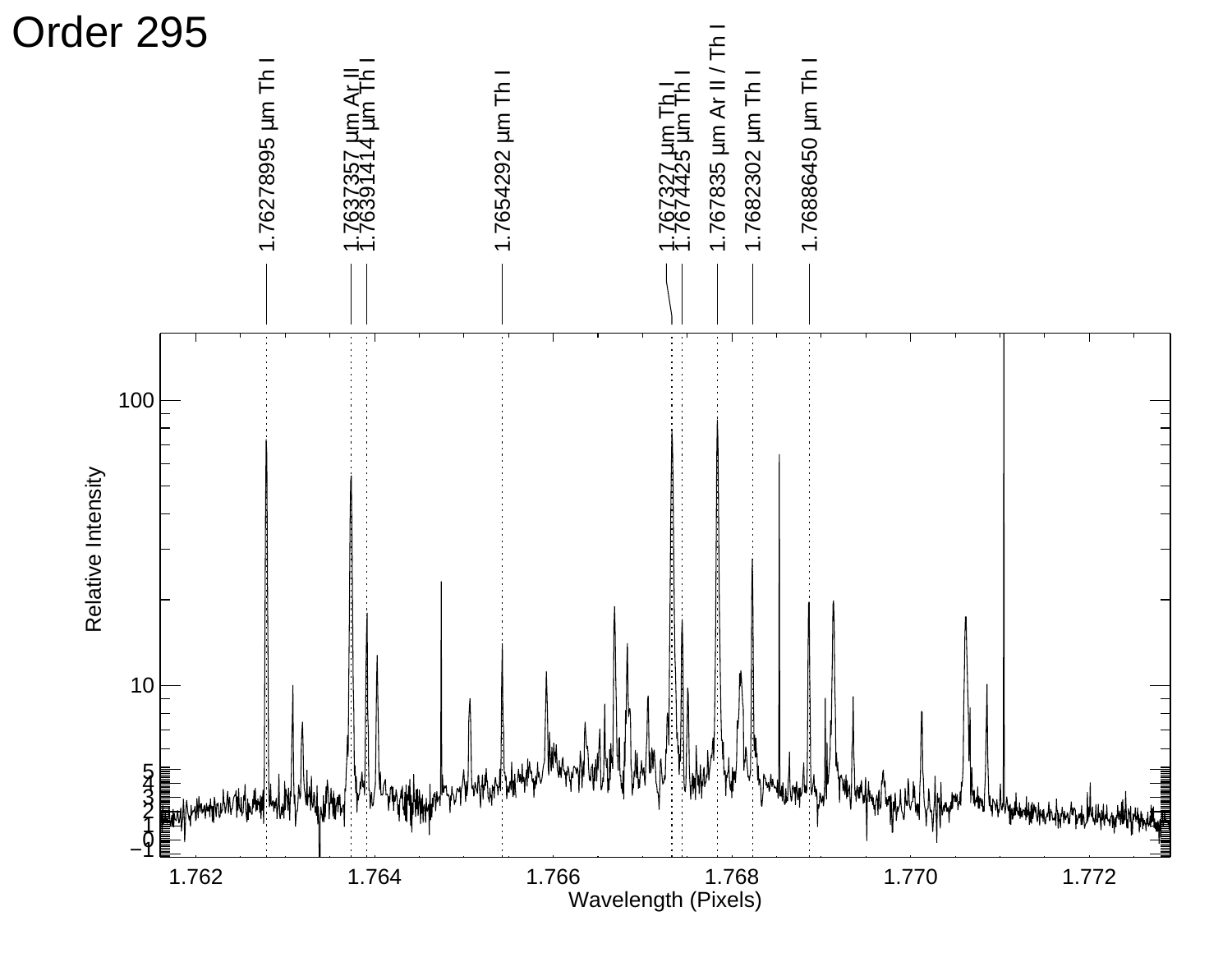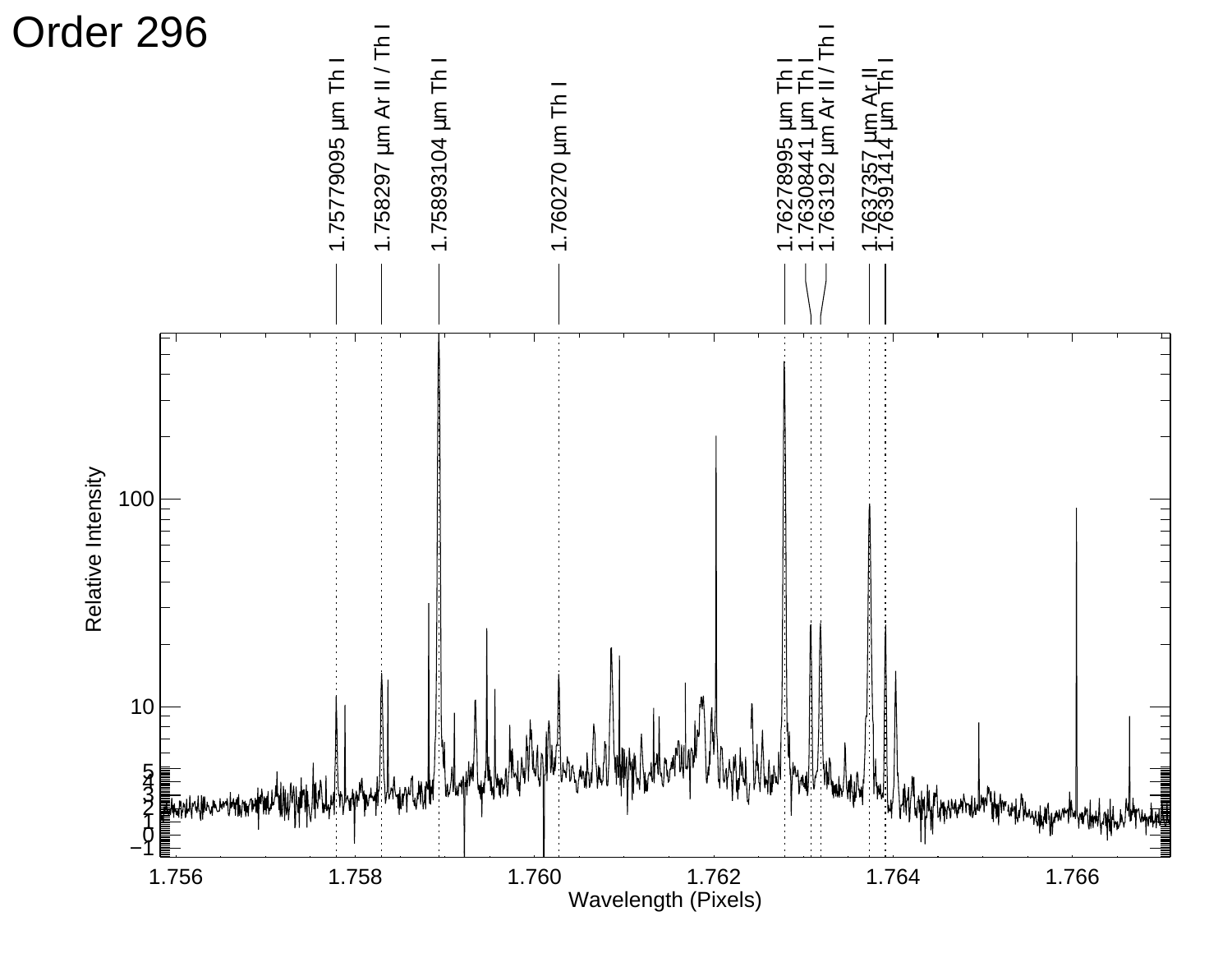![](_page_12_Figure_0.jpeg)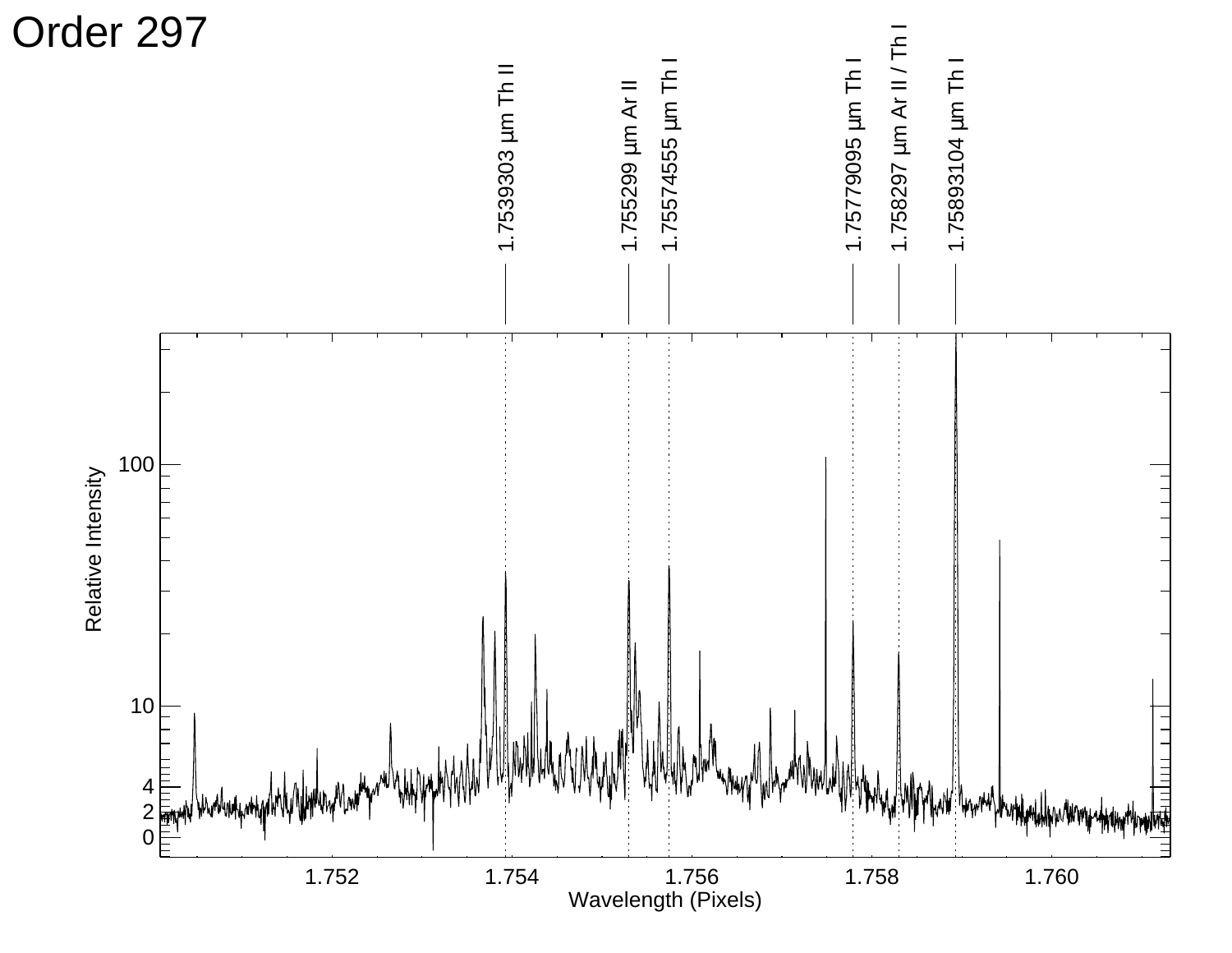![](_page_13_Figure_0.jpeg)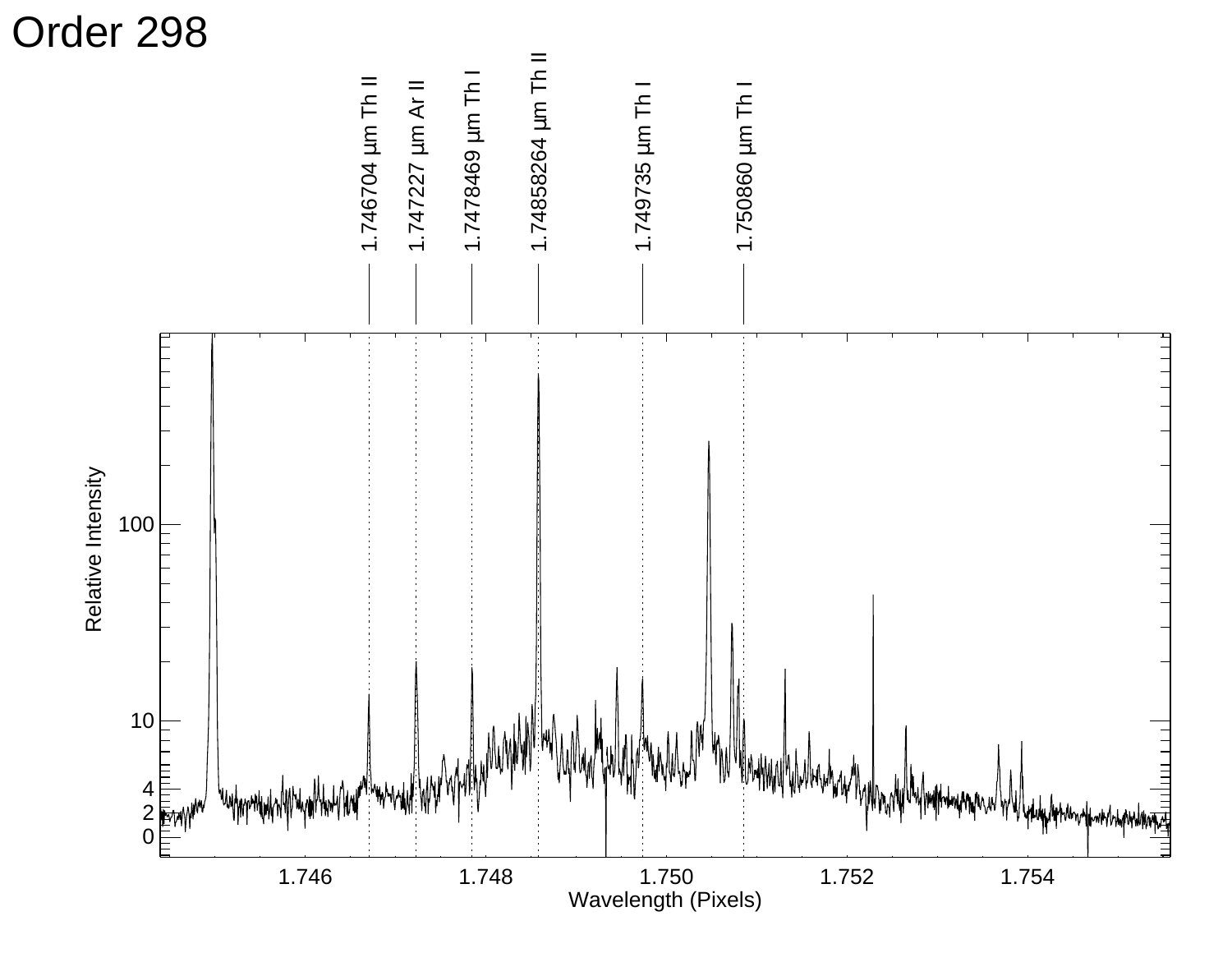![](_page_14_Figure_0.jpeg)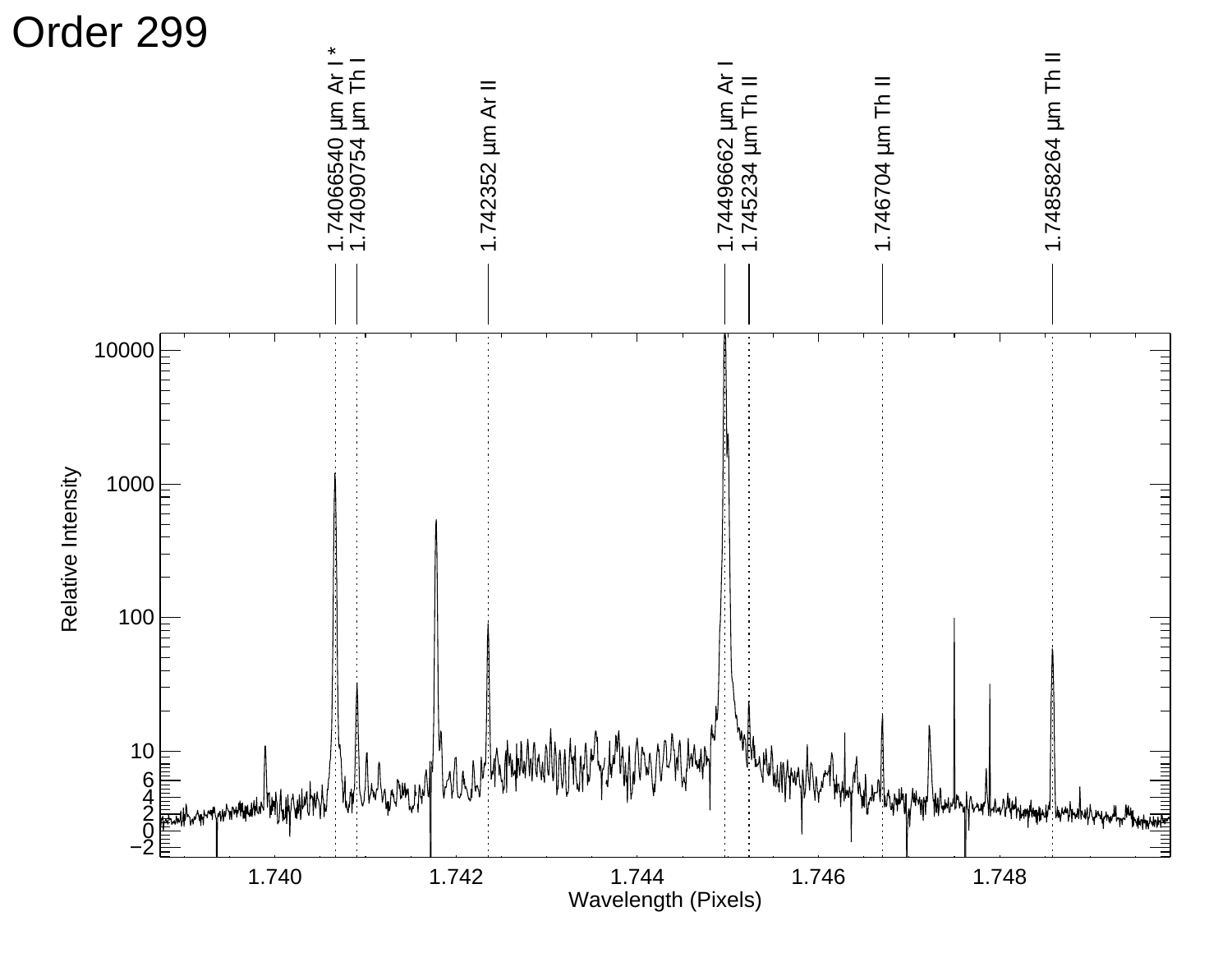![](_page_15_Figure_0.jpeg)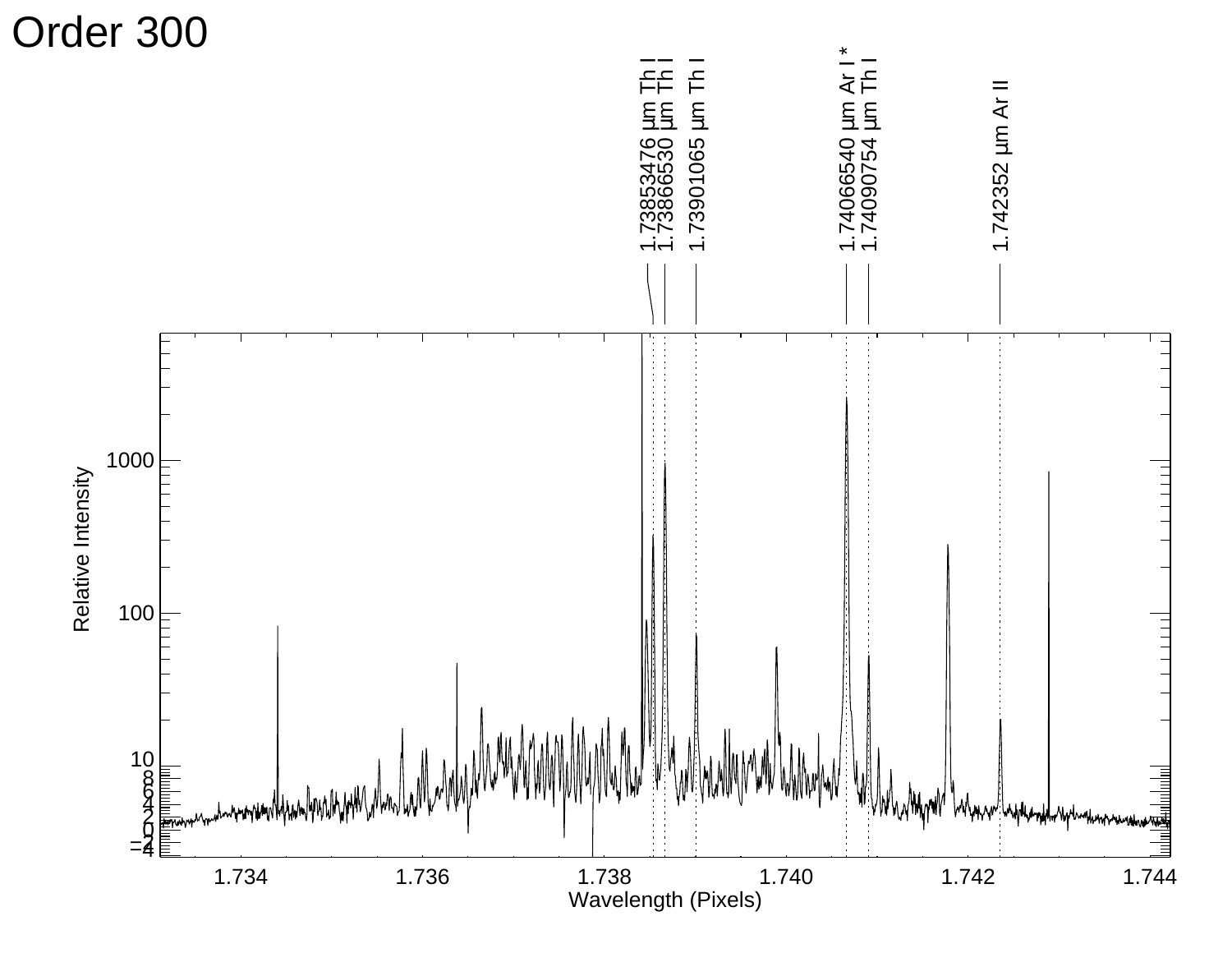![](_page_16_Figure_0.jpeg)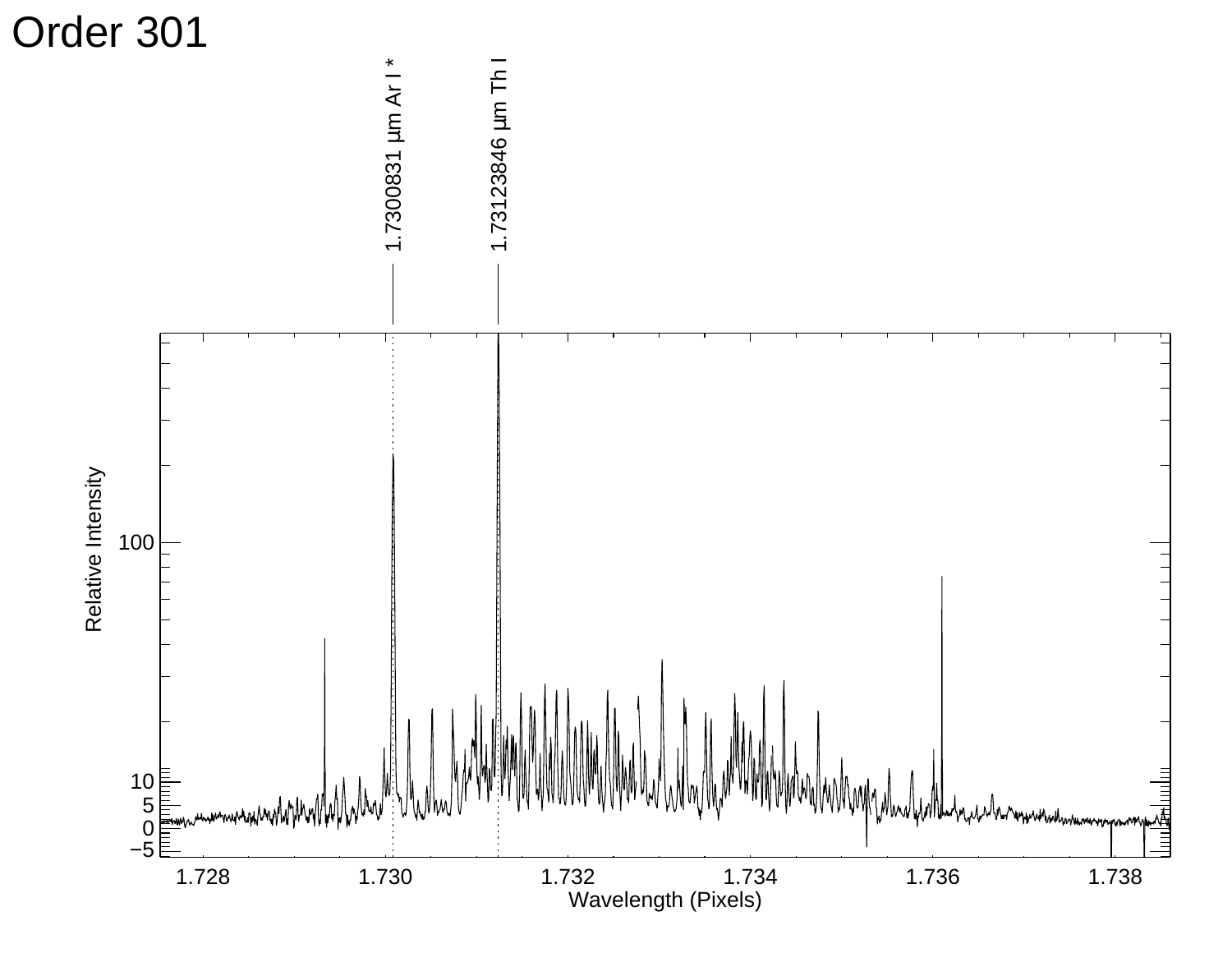![](_page_17_Figure_1.jpeg)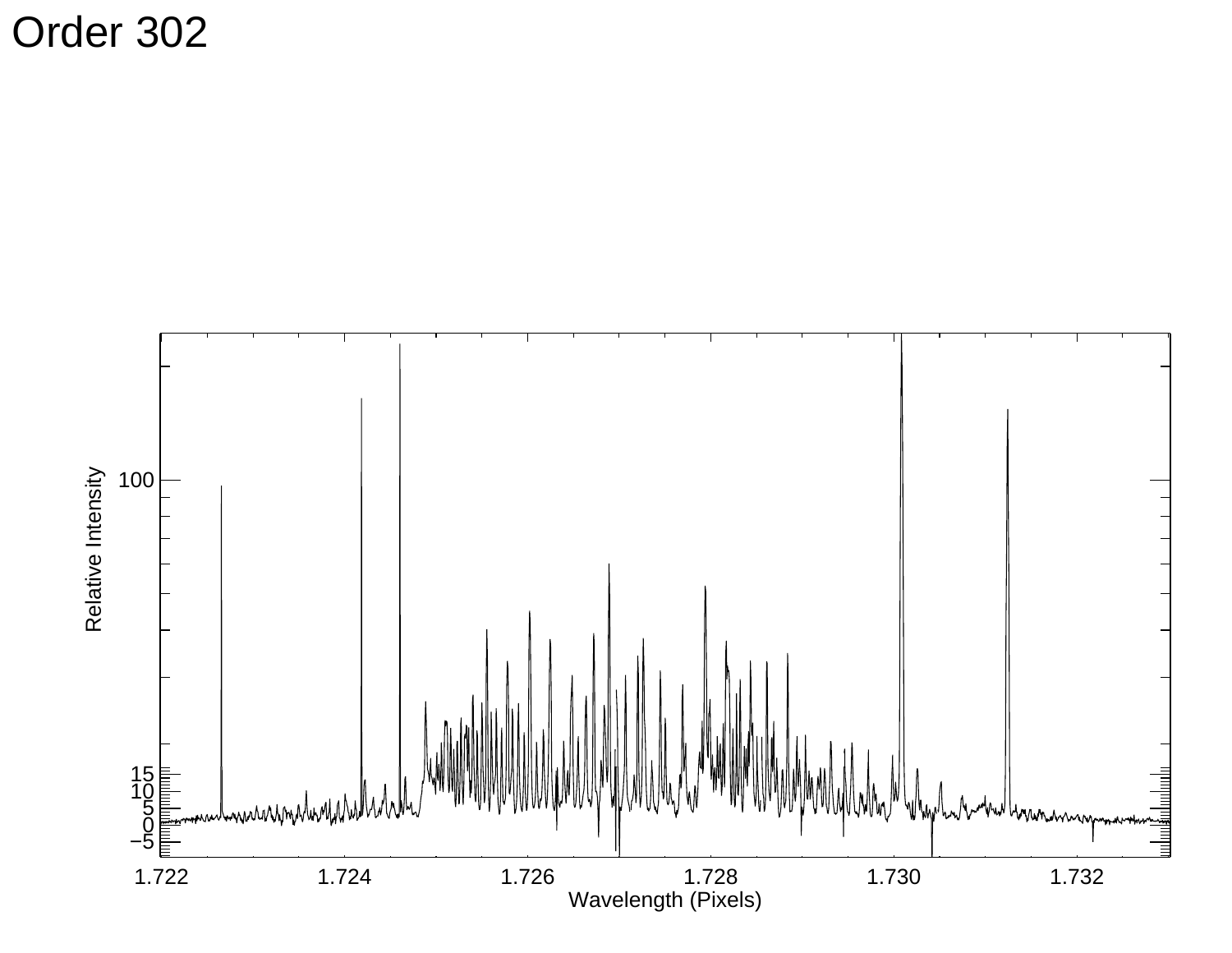![](_page_18_Figure_0.jpeg)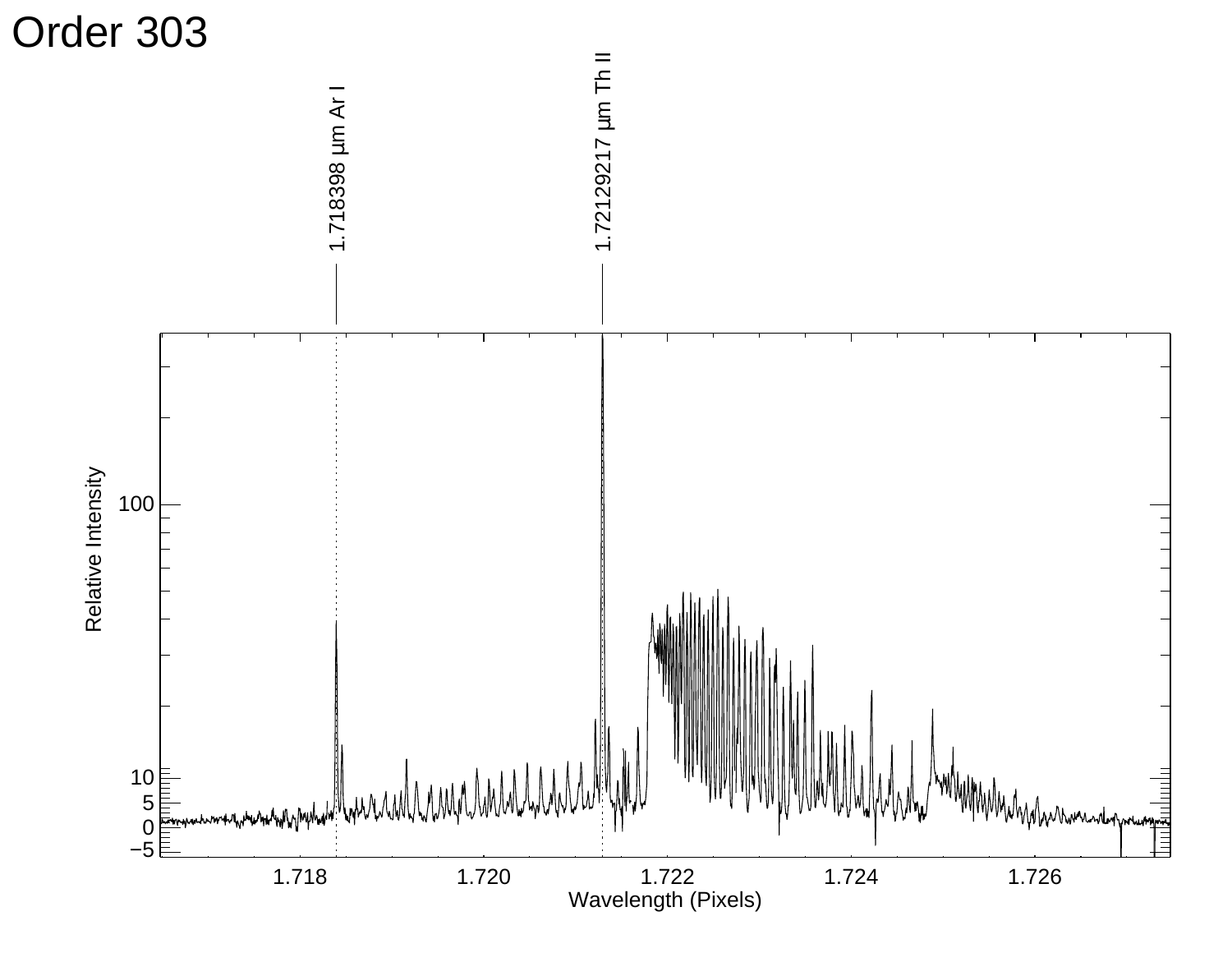![](_page_19_Figure_0.jpeg)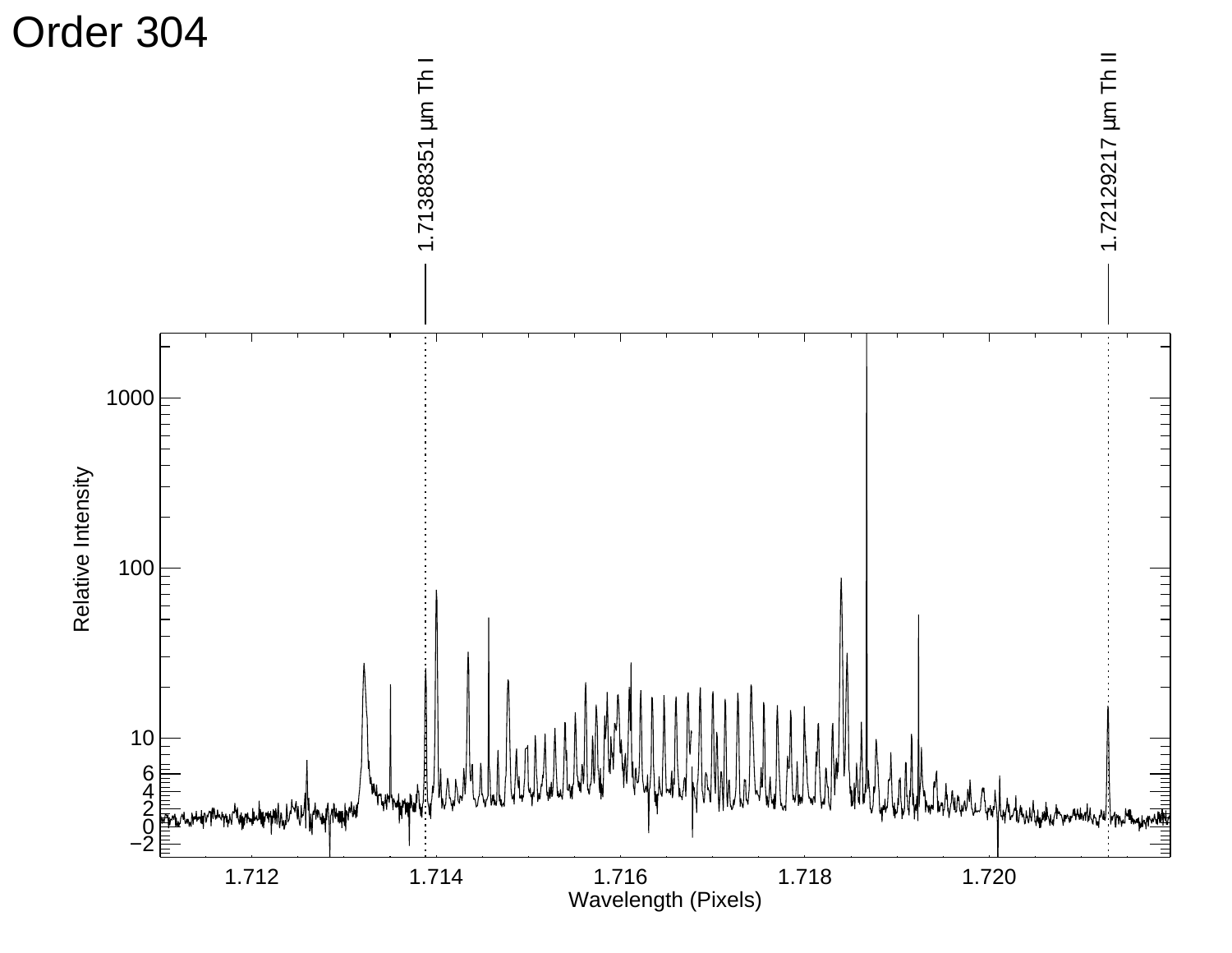![](_page_20_Figure_0.jpeg)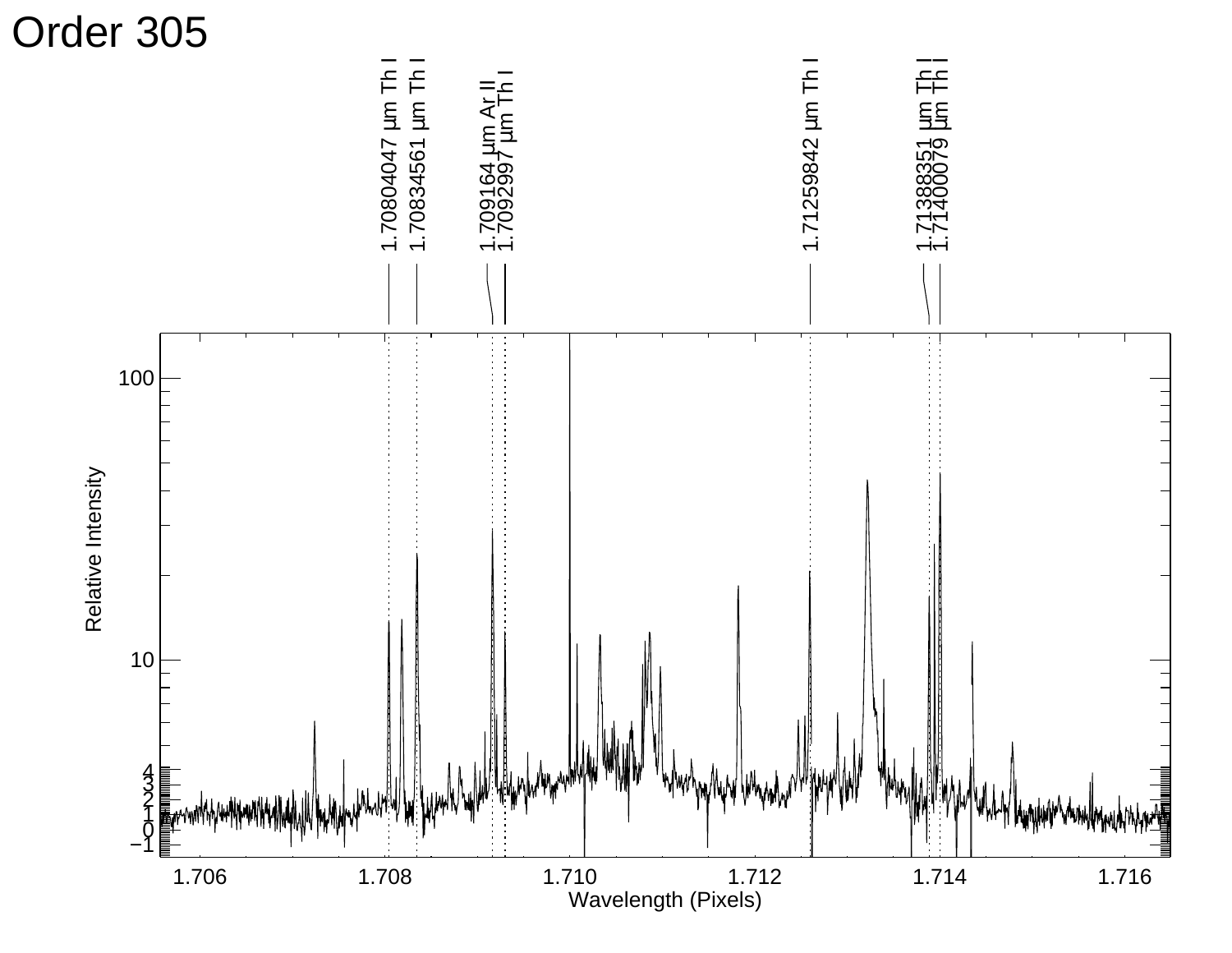![](_page_21_Figure_0.jpeg)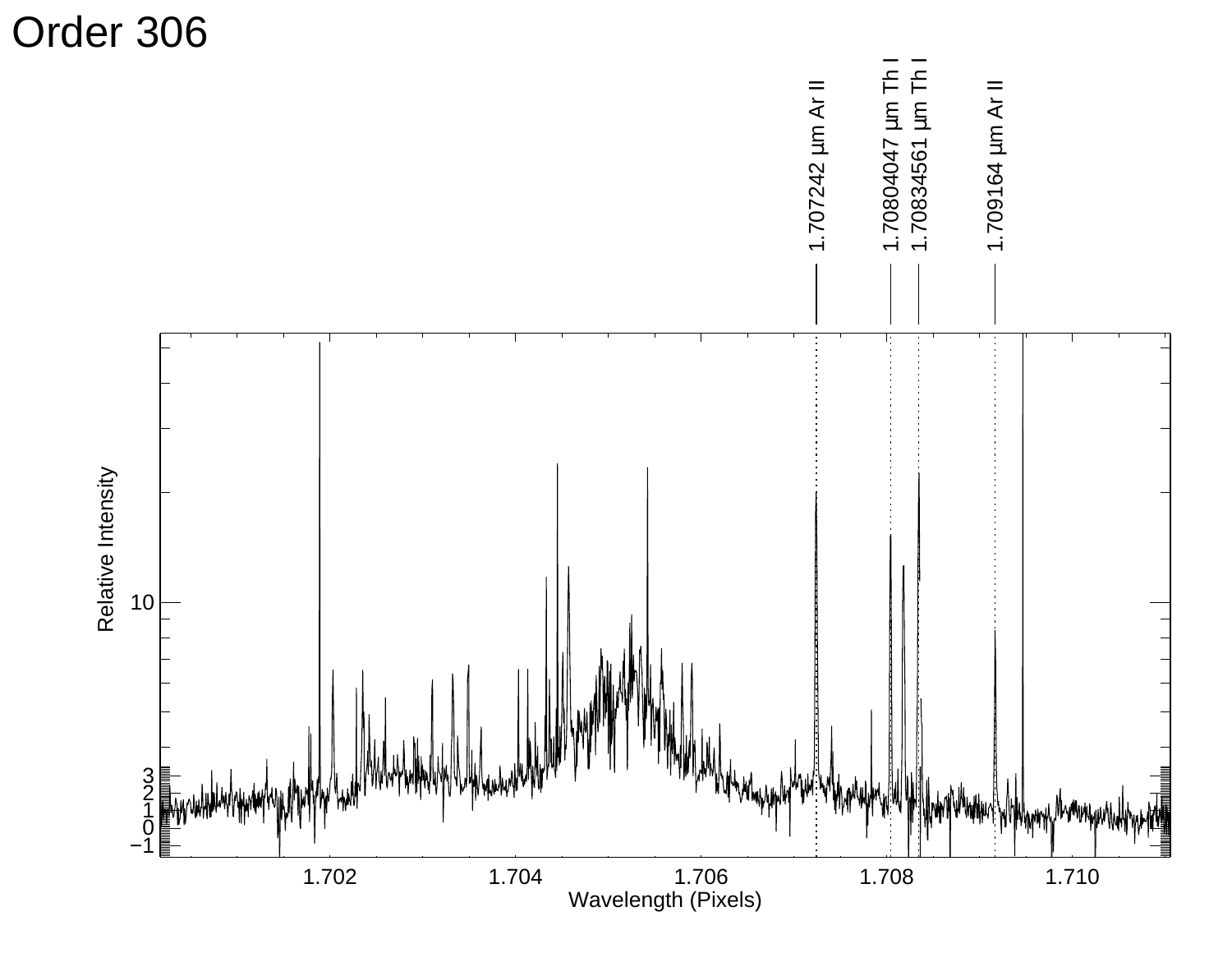![](_page_22_Figure_0.jpeg)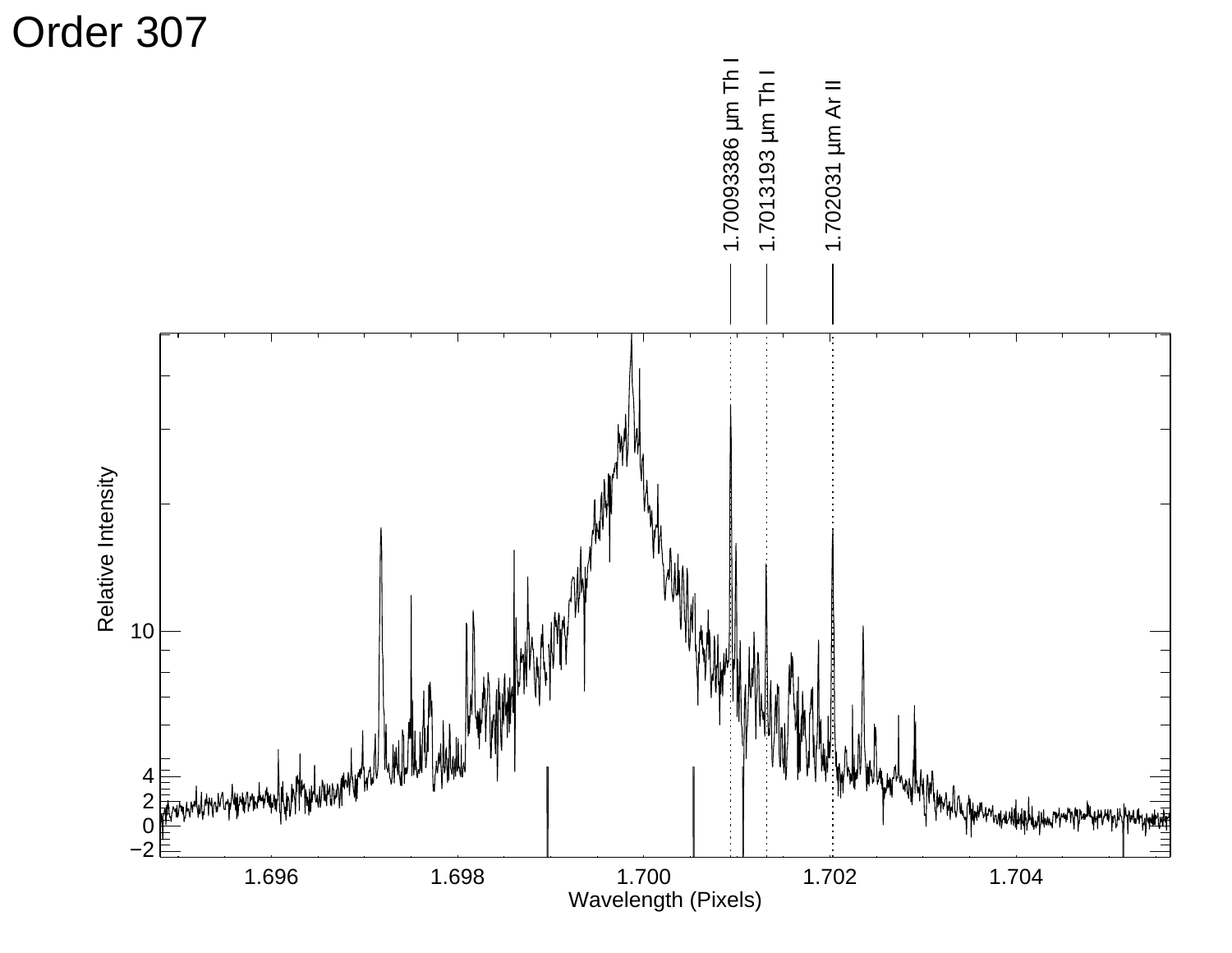![](_page_23_Figure_1.jpeg)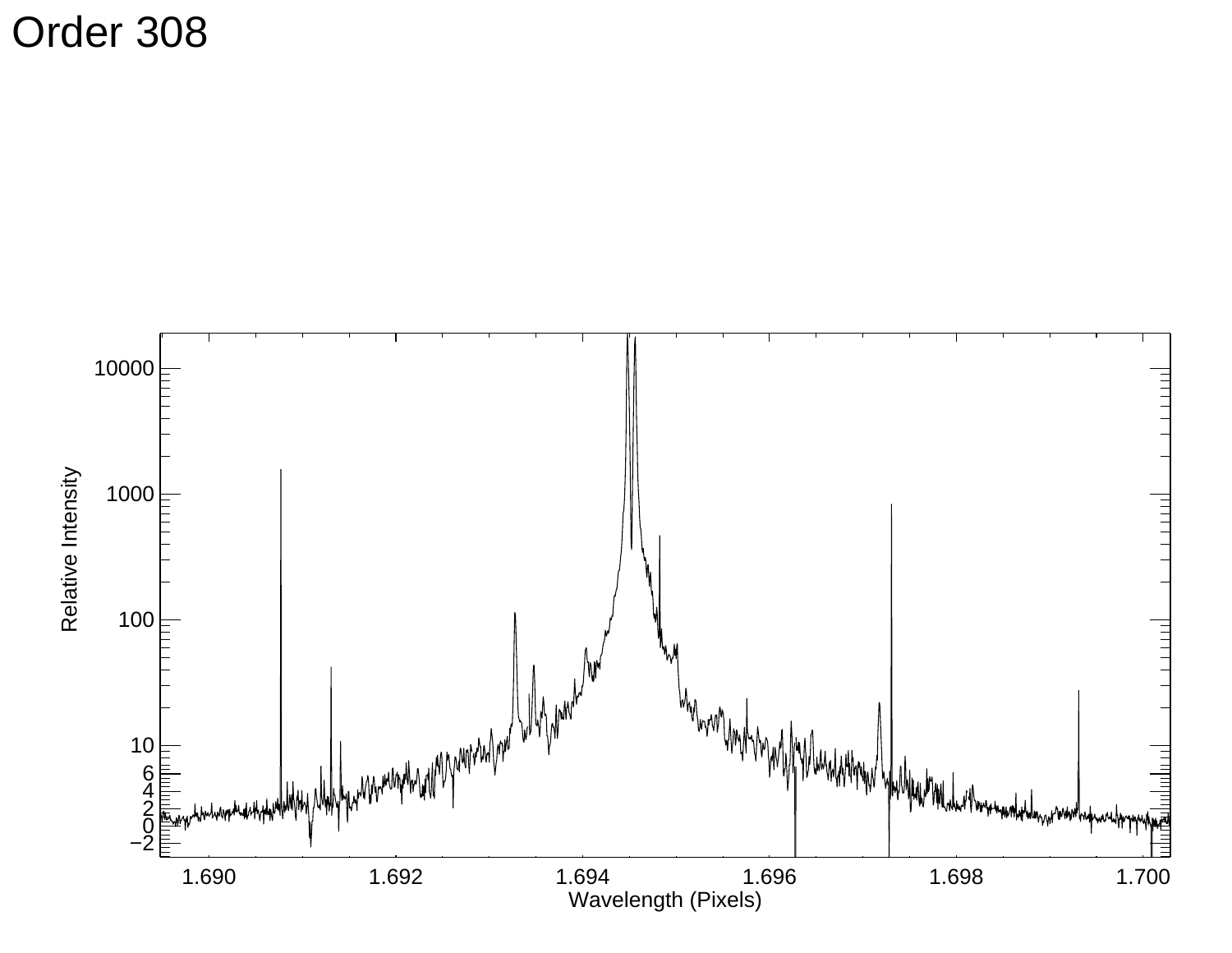![](_page_24_Figure_0.jpeg)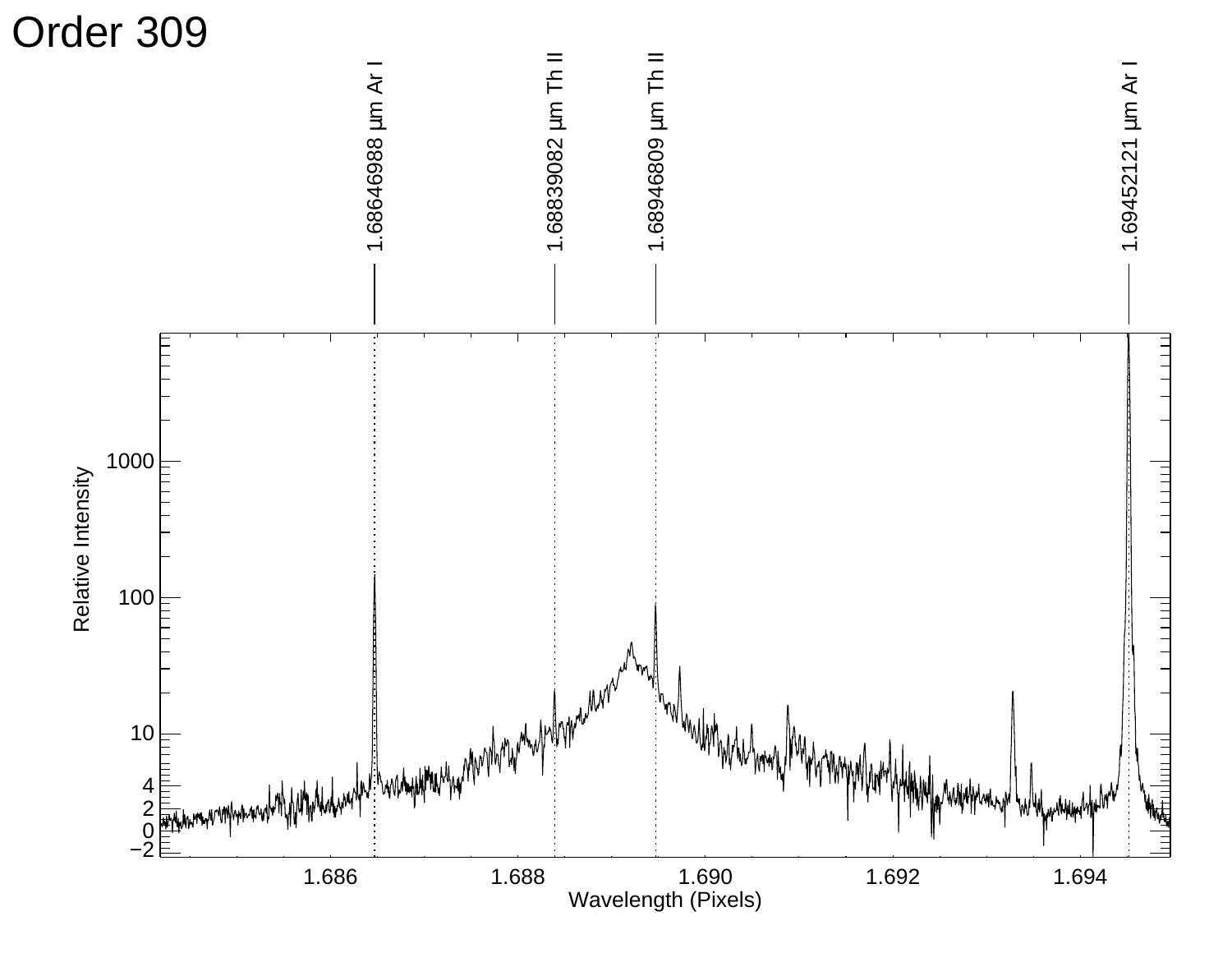![](_page_25_Figure_0.jpeg)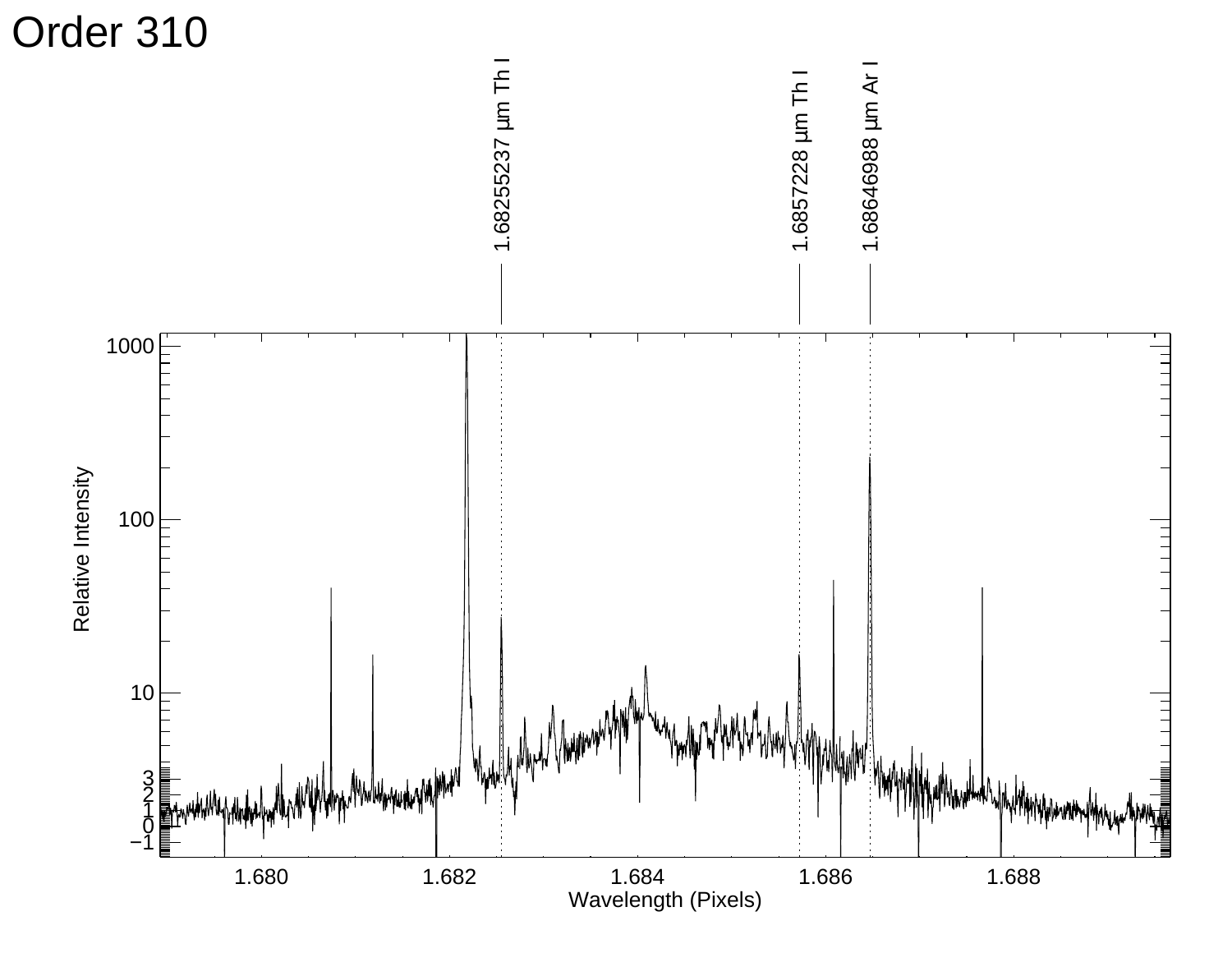![](_page_26_Figure_0.jpeg)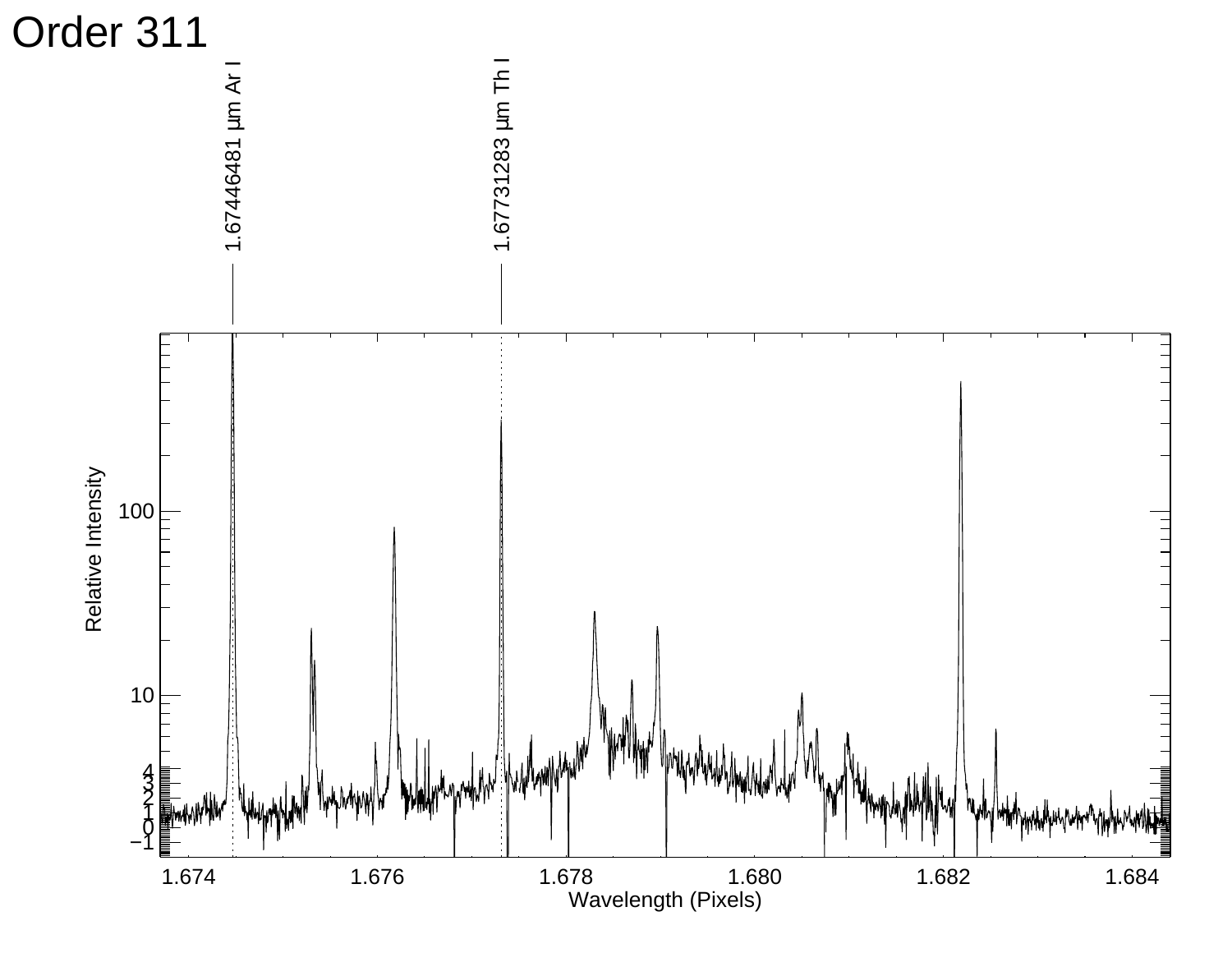![](_page_27_Figure_0.jpeg)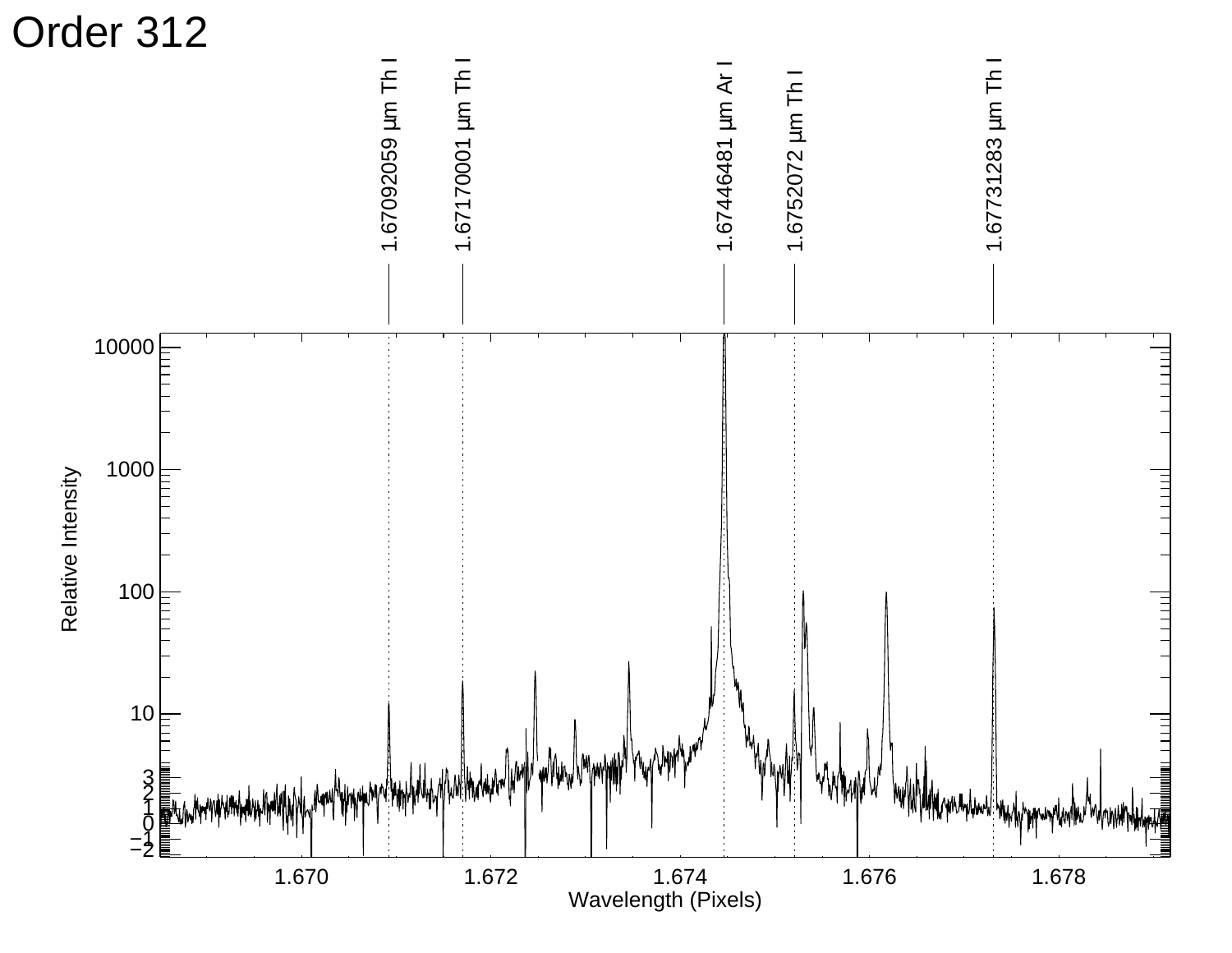![](_page_28_Figure_0.jpeg)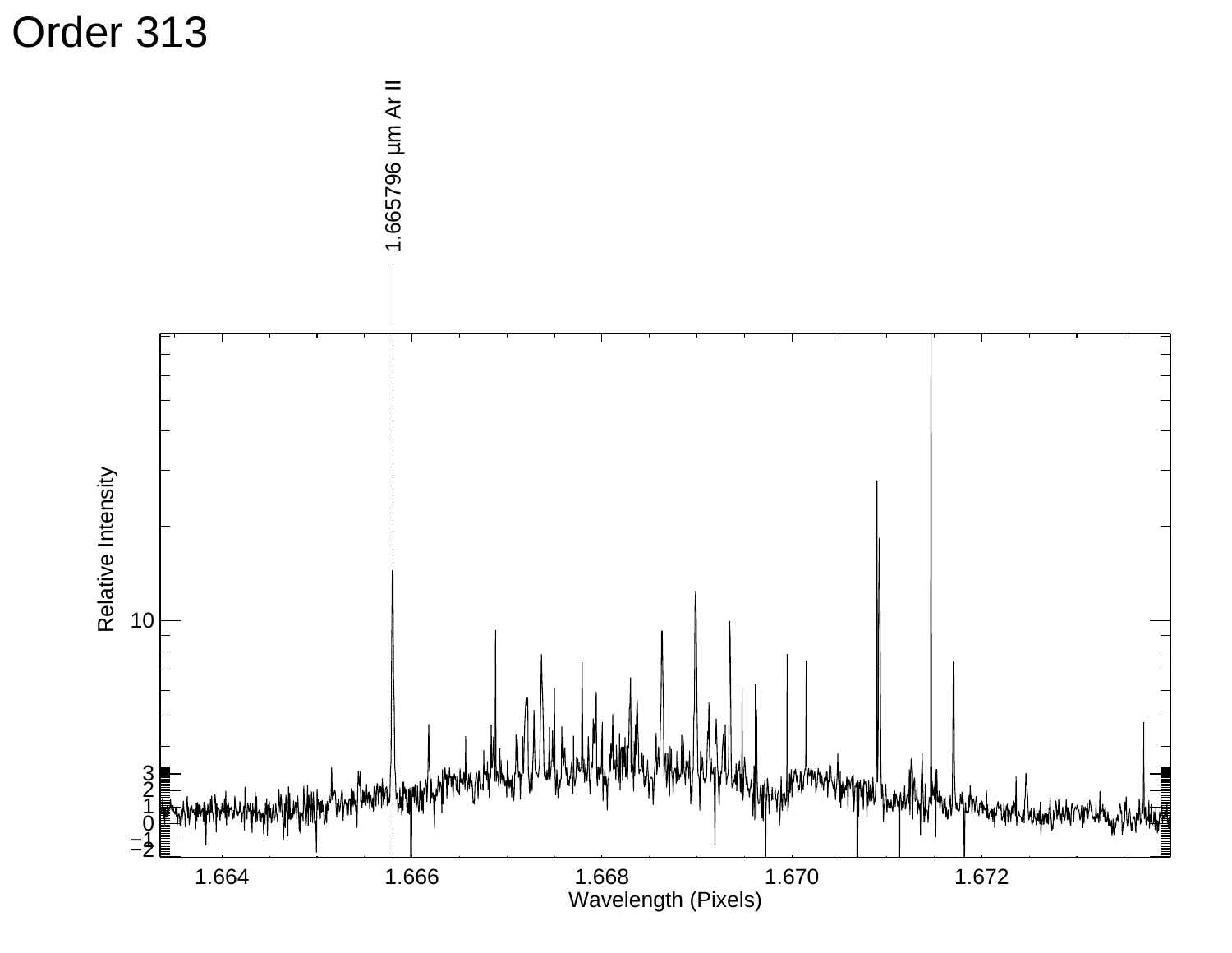![](_page_29_Figure_0.jpeg)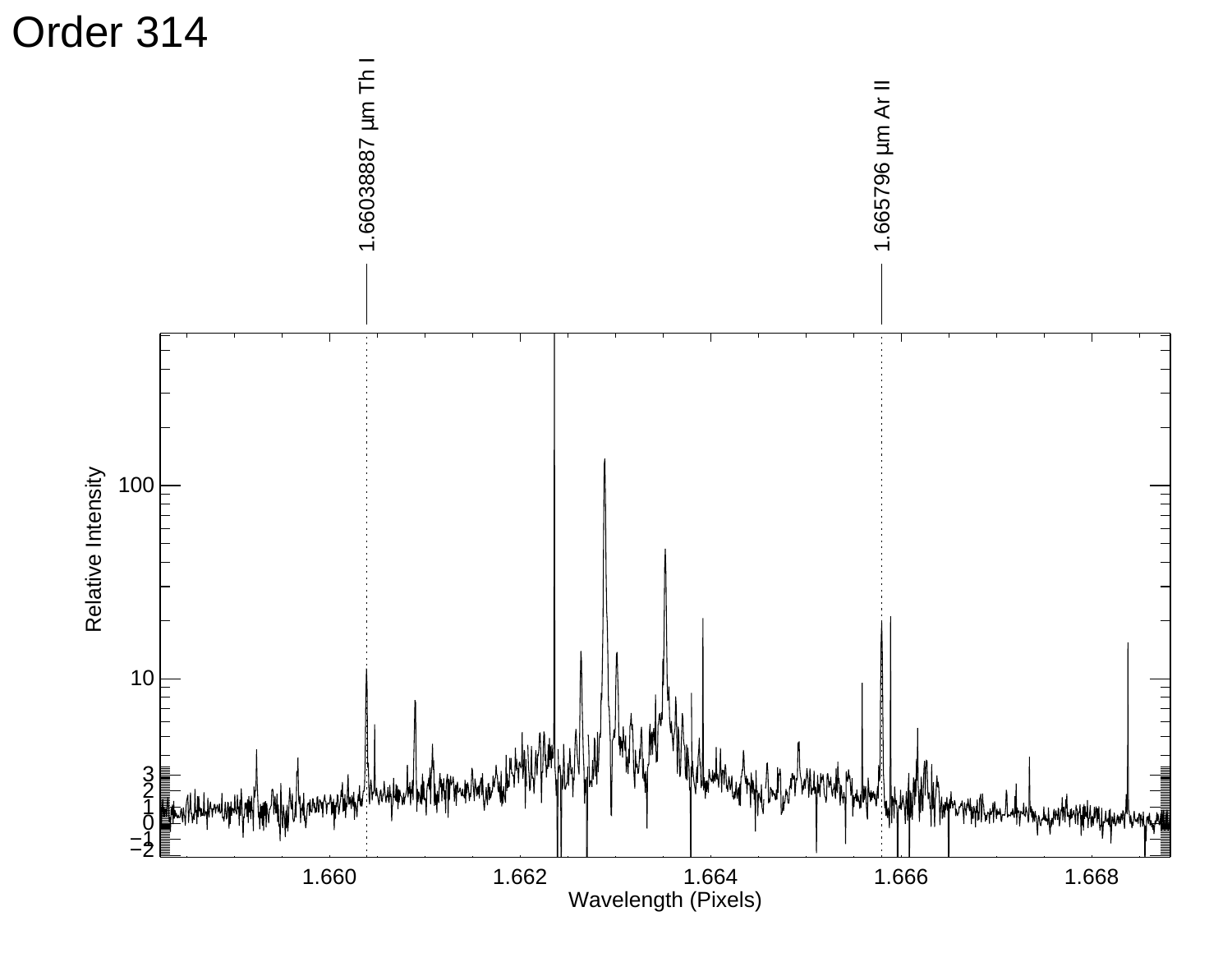![](_page_30_Figure_0.jpeg)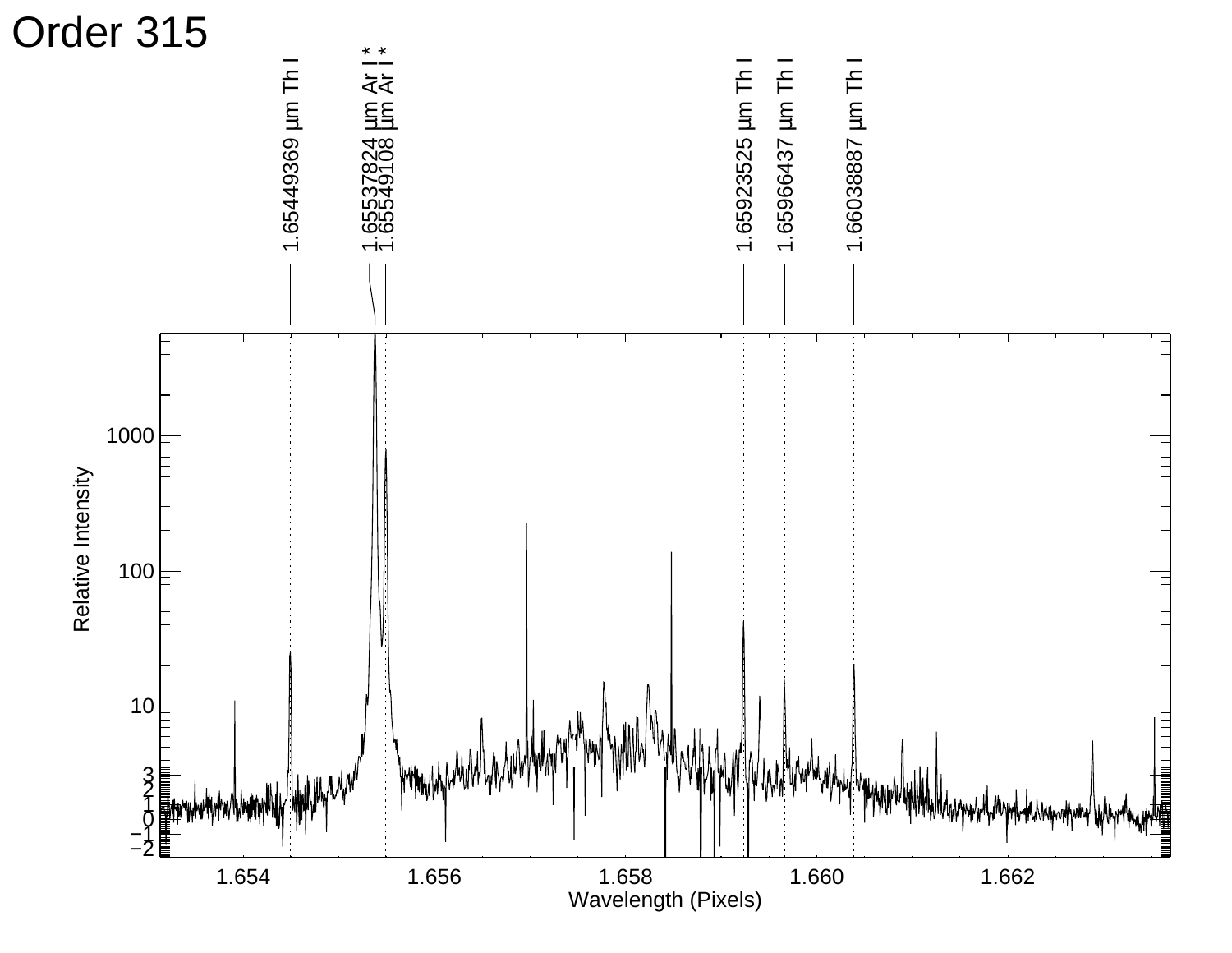![](_page_31_Figure_0.jpeg)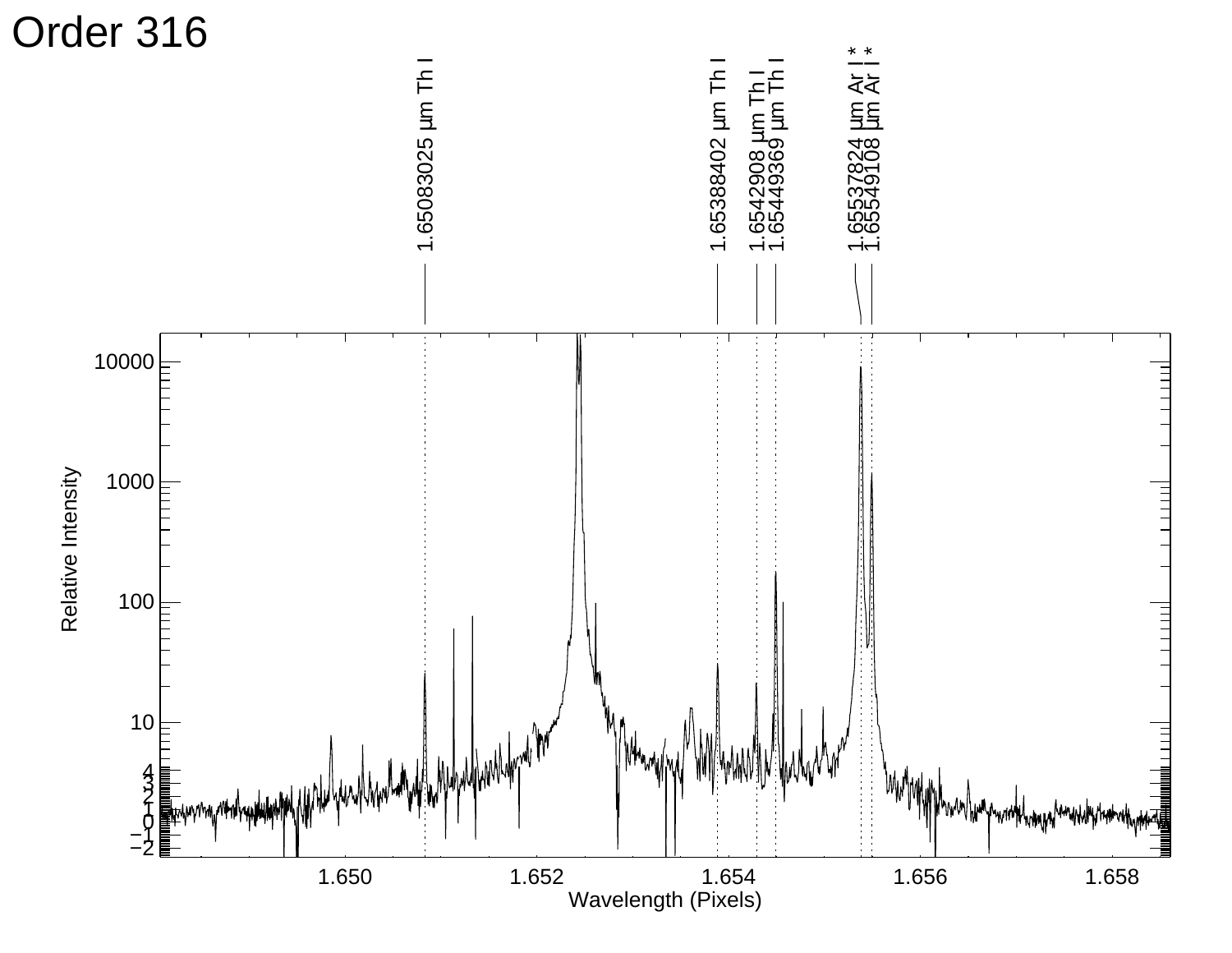![](_page_32_Figure_0.jpeg)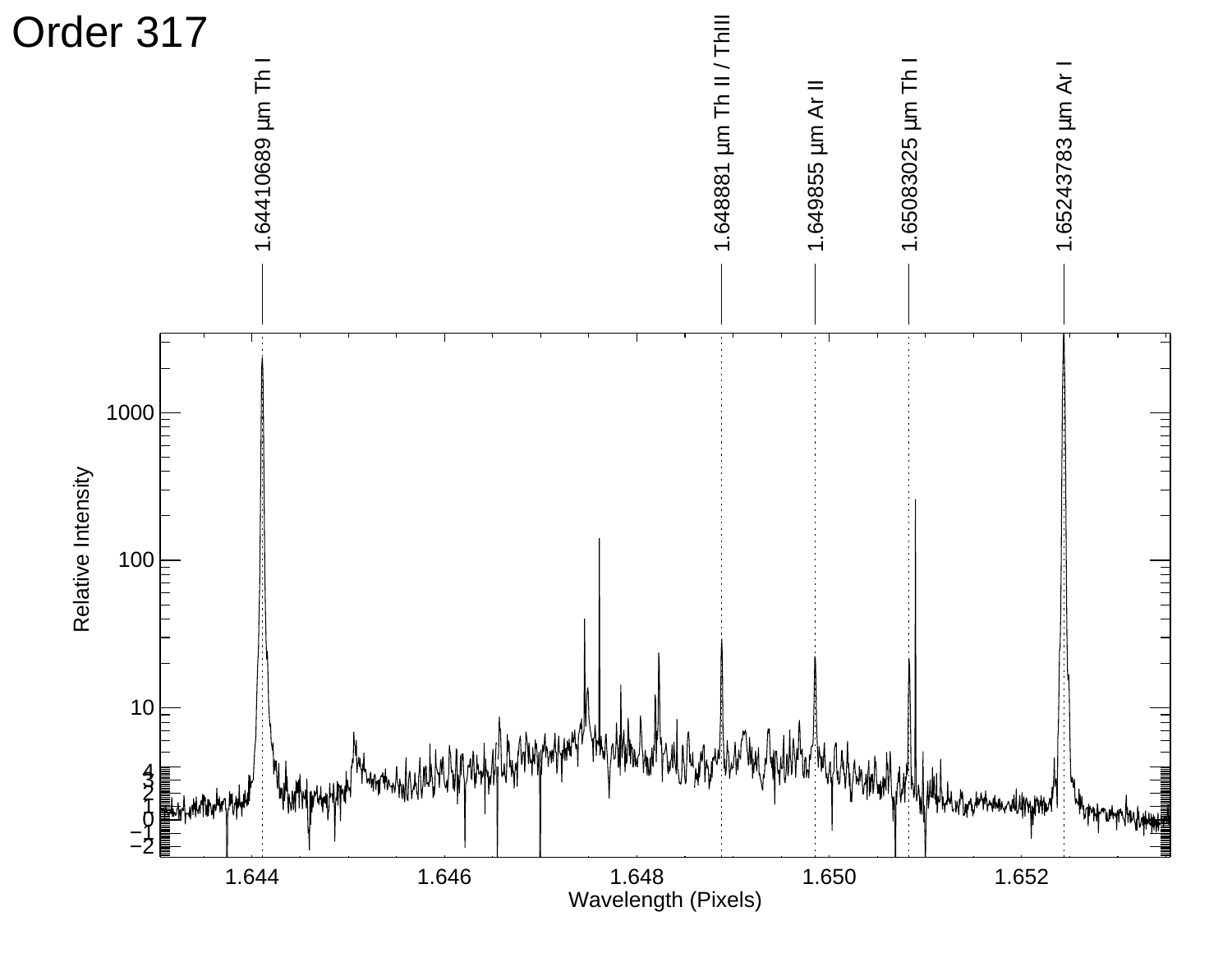![](_page_33_Figure_0.jpeg)